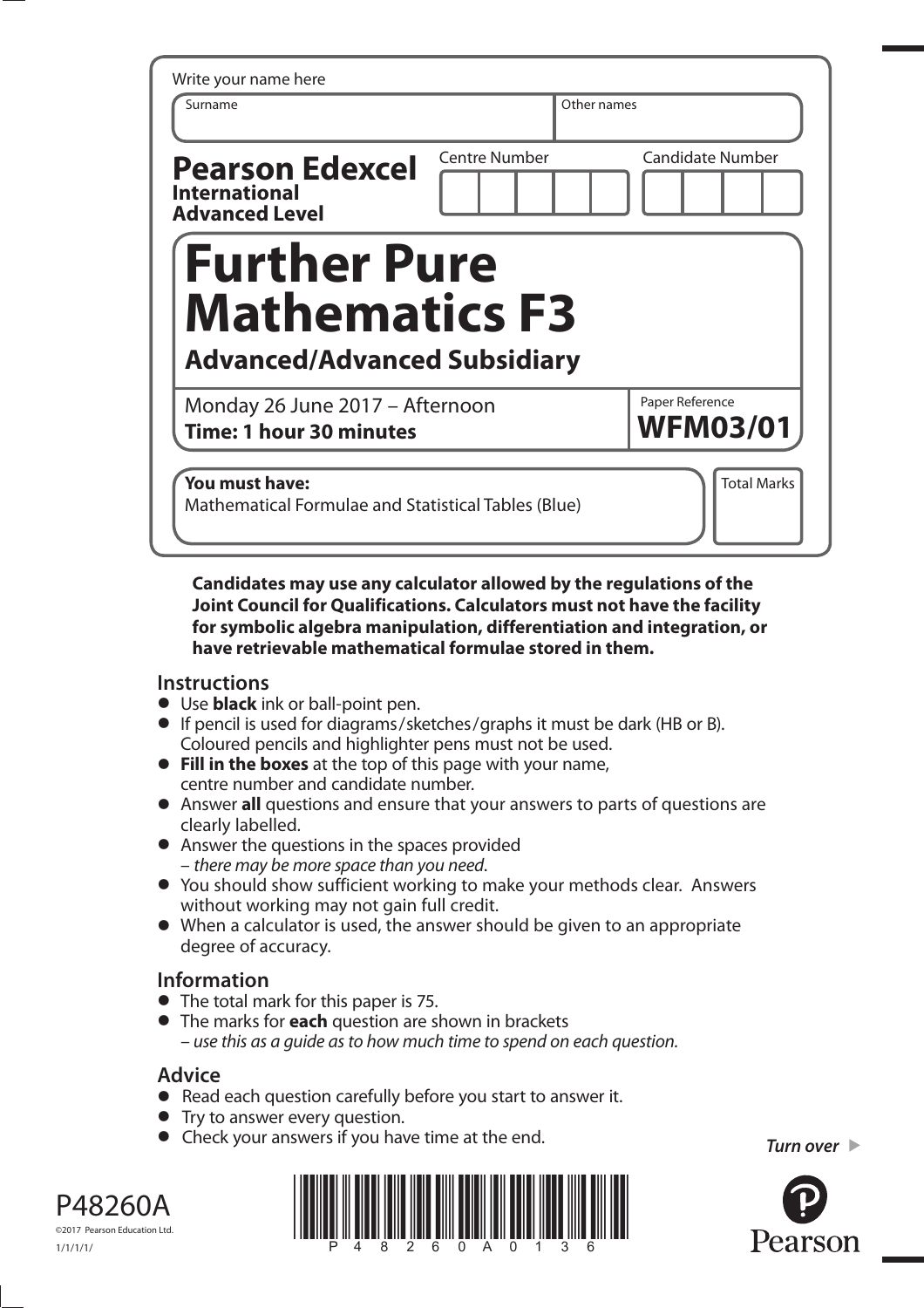|    |                                                                | Leave<br>$\ensuremath{\textrm{blank}}$ |                                  |
|----|----------------------------------------------------------------|----------------------------------------|----------------------------------|
| 1. | Solve the equation                                             |                                        |                                  |
|    | $18 \cosh x + 14 \sinh x = 11 + e^x$                           |                                        |                                  |
|    | Give your answers in the form $\ln a$ , where $a$ is rational. |                                        | <b>DOI WRITEIN THIS AREA</b>     |
|    | (5)                                                            |                                        |                                  |
|    |                                                                |                                        |                                  |
|    |                                                                |                                        |                                  |
|    |                                                                |                                        |                                  |
|    |                                                                |                                        |                                  |
|    |                                                                |                                        |                                  |
|    |                                                                |                                        |                                  |
|    |                                                                |                                        |                                  |
|    |                                                                |                                        |                                  |
|    |                                                                |                                        |                                  |
|    |                                                                |                                        |                                  |
|    |                                                                |                                        |                                  |
|    |                                                                |                                        |                                  |
|    |                                                                |                                        |                                  |
|    |                                                                |                                        |                                  |
|    |                                                                |                                        | MOTWRITEINTHISARE                |
|    |                                                                |                                        |                                  |
|    |                                                                |                                        |                                  |
|    |                                                                |                                        |                                  |
|    |                                                                |                                        |                                  |
|    |                                                                |                                        |                                  |
|    |                                                                |                                        |                                  |
|    |                                                                |                                        |                                  |
|    |                                                                |                                        |                                  |
|    |                                                                |                                        |                                  |
|    |                                                                |                                        |                                  |
|    |                                                                |                                        |                                  |
|    |                                                                |                                        | <b>POSTO NO NUMBER OF STREET</b> |
|    |                                                                |                                        |                                  |
|    |                                                                |                                        |                                  |
|    |                                                                |                                        |                                  |
|    |                                                                |                                        |                                  |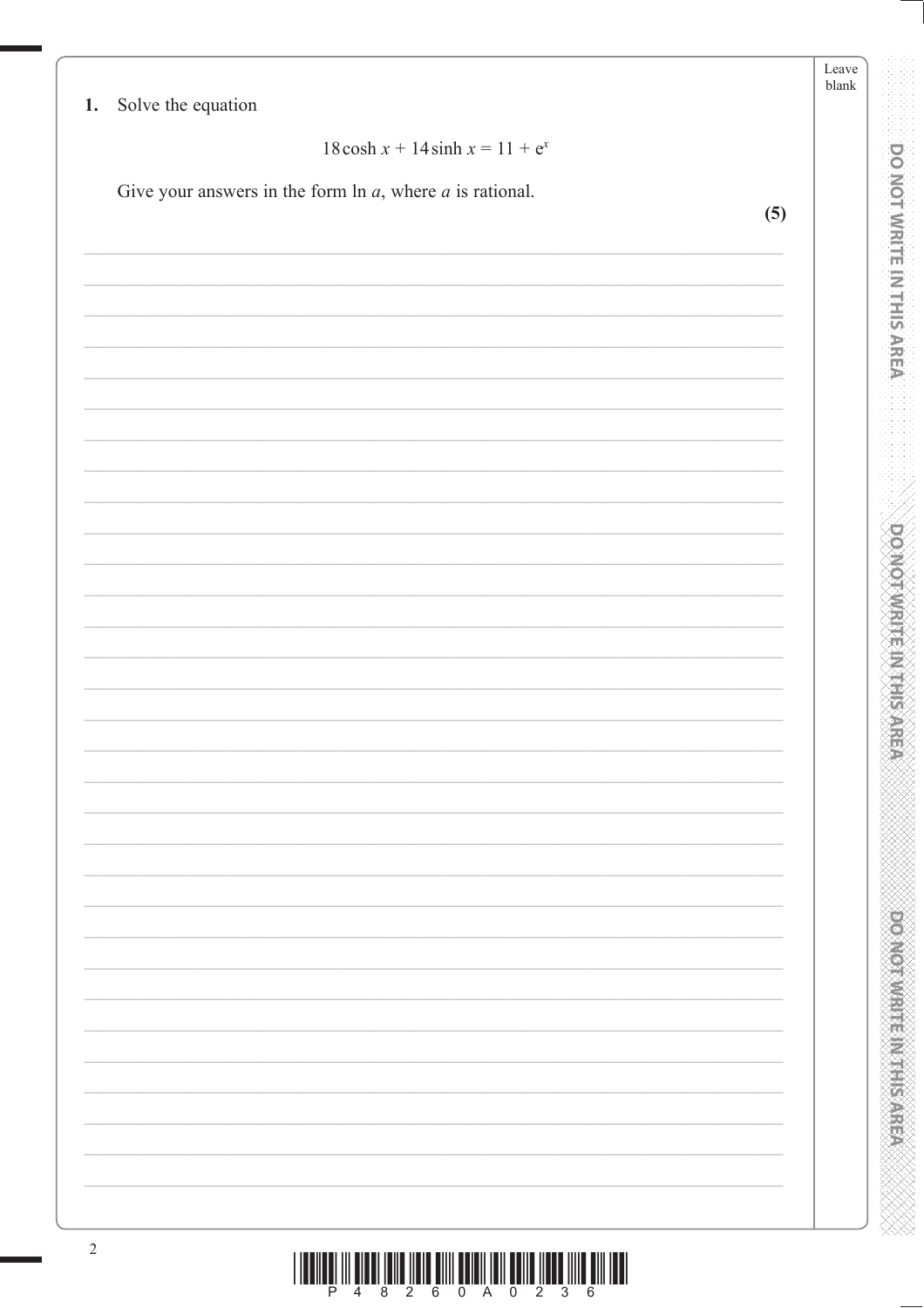| <b>Question 1 continued</b> |                 | Leave<br>${\tt blank}$ |
|-----------------------------|-----------------|------------------------|
|                             |                 |                        |
|                             |                 |                        |
|                             |                 |                        |
|                             |                 |                        |
|                             |                 |                        |
|                             |                 |                        |
|                             |                 |                        |
|                             |                 |                        |
|                             |                 |                        |
|                             |                 |                        |
|                             |                 |                        |
|                             |                 |                        |
|                             |                 |                        |
|                             |                 |                        |
|                             |                 |                        |
|                             |                 |                        |
|                             |                 |                        |
|                             |                 |                        |
|                             |                 |                        |
|                             |                 |                        |
|                             |                 |                        |
|                             |                 |                        |
|                             |                 |                        |
|                             |                 |                        |
|                             |                 |                        |
|                             |                 |                        |
|                             |                 | Q1                     |
|                             | (Total 5 marks) |                        |

**DONOTWEITEINTHISAREA** 

**Example 2014 The Model of Action**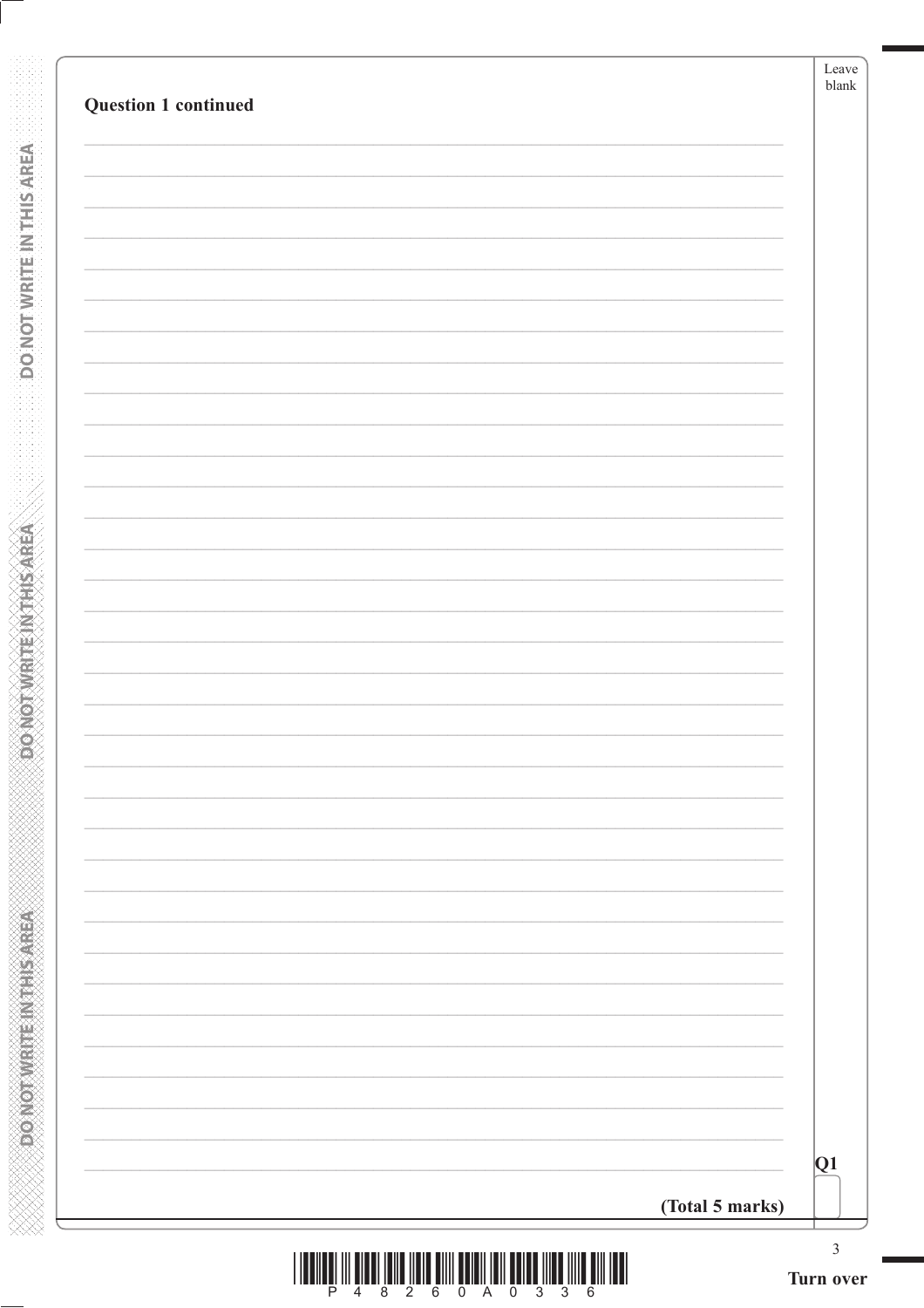Leave blank  $2.$  $\mathbf{A} = \begin{pmatrix} -1 & 3 & a \\ 2 & 0 & 1 \\ 1 & -2 & 1 \end{pmatrix}, \quad \mathbf{B} = \begin{pmatrix} 2 & 0 & 4 \\ 3 & -2 & 3 \\ 1 & 2 & b \end{pmatrix}$ where  $a$  and  $b$  are constants. (a) Write down  $A<sup>T</sup>$  in terms of a.  $(1)$ (b) Calculate  $AB$ , giving your answer in terms of  $a$  and  $b$ .  $(2)$ (c) Hence show that  $(AB)^T = B^T A^T$  $(3)$ 

DO NOT WRITE IN THIS AREA

**DOMOT/WRITE/M1HISAREA** 

**POSTORY CONTROL STATES** 

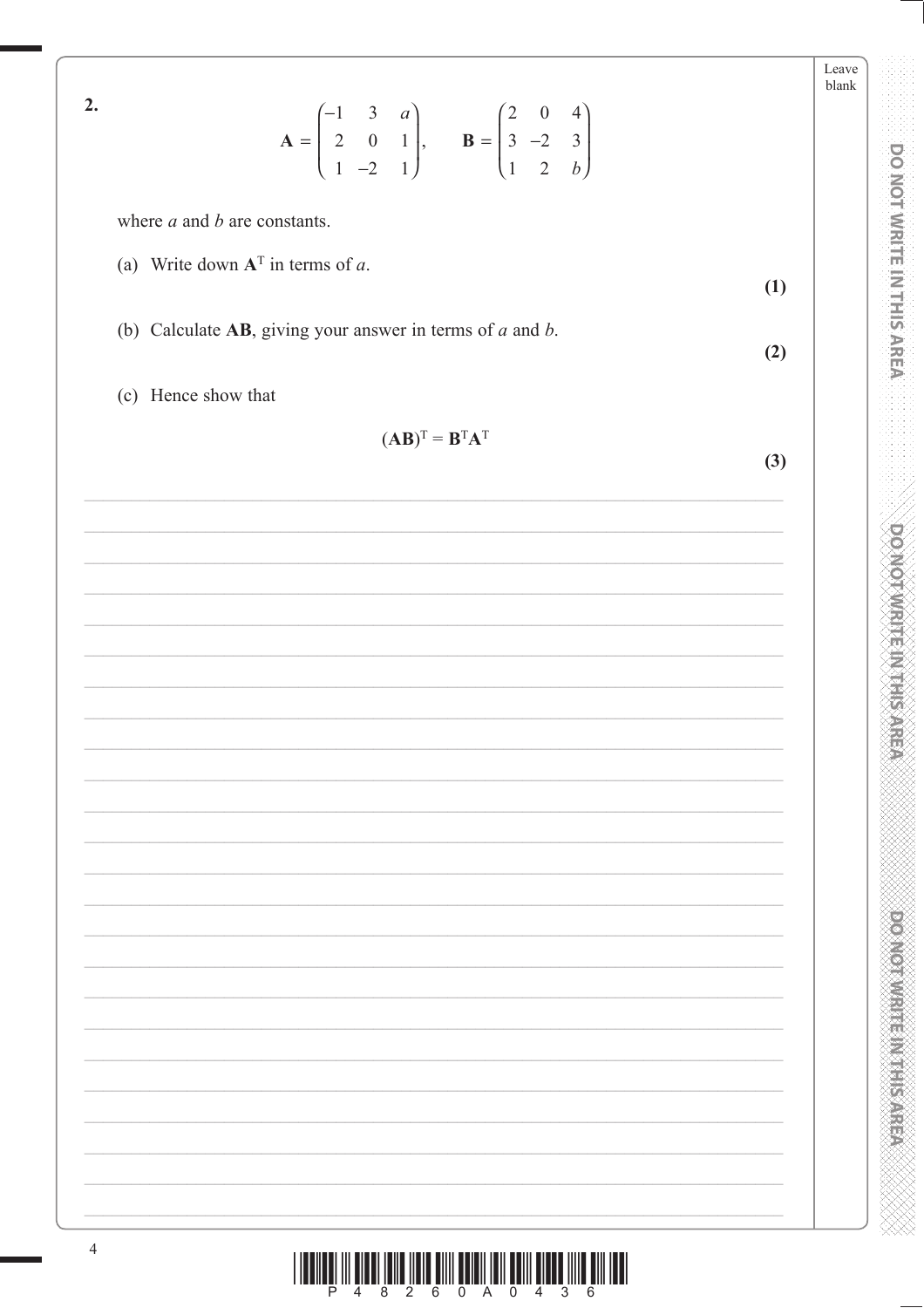| <b>Question 2 continued</b> | Leave<br>$_{\rm blank}$ |
|-----------------------------|-------------------------|
|                             |                         |
|                             |                         |
|                             |                         |
|                             |                         |
|                             |                         |
|                             |                         |
|                             |                         |
|                             |                         |
|                             |                         |
|                             |                         |
|                             |                         |
|                             |                         |
|                             |                         |
|                             |                         |
|                             |                         |
|                             |                         |
|                             |                         |
|                             |                         |
|                             |                         |
|                             |                         |
|                             |                         |
|                             |                         |
|                             |                         |
|                             |                         |
|                             |                         |
|                             |                         |
|                             |                         |
|                             |                         |
|                             |                         |
|                             |                         |
|                             |                         |
|                             |                         |
|                             |                         |
|                             |                         |
|                             |                         |
|                             |                         |
|                             |                         |

**DONOTWRITEINTHISAREA** 

**ABBASED MARKED AND TOWOOD**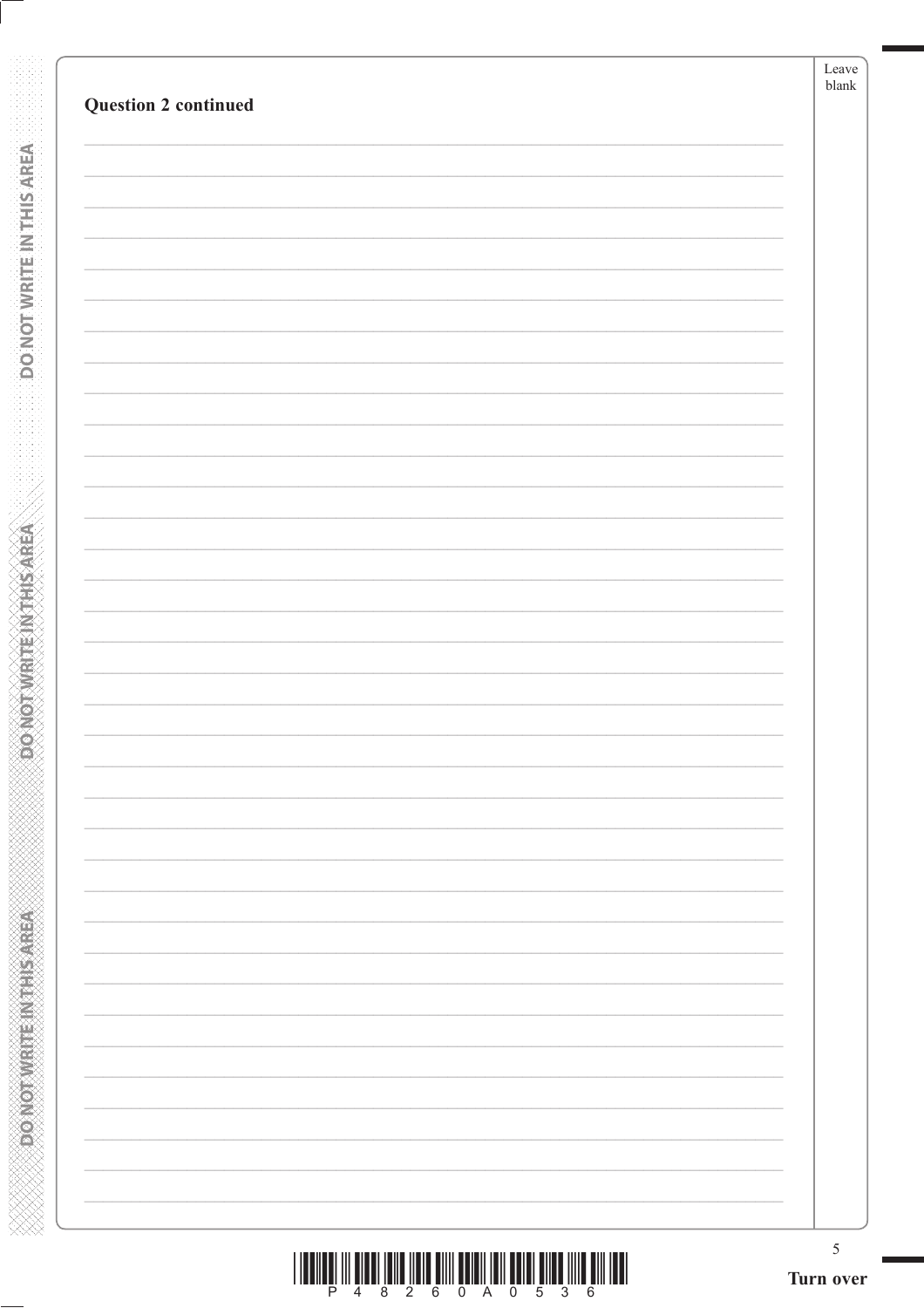| <b>Question 2 continued</b> | Leave<br>blank |  |
|-----------------------------|----------------|--|
|                             |                |  |
|                             |                |  |
|                             |                |  |
|                             |                |  |
|                             |                |  |
|                             |                |  |
|                             |                |  |
|                             |                |  |
|                             |                |  |
|                             |                |  |
|                             |                |  |
|                             |                |  |
|                             |                |  |
|                             |                |  |
|                             |                |  |
|                             |                |  |
|                             |                |  |
|                             |                |  |
|                             |                |  |
|                             |                |  |
|                             |                |  |
|                             |                |  |
|                             |                |  |
|                             |                |  |
|                             |                |  |
|                             |                |  |
|                             |                |  |
|                             |                |  |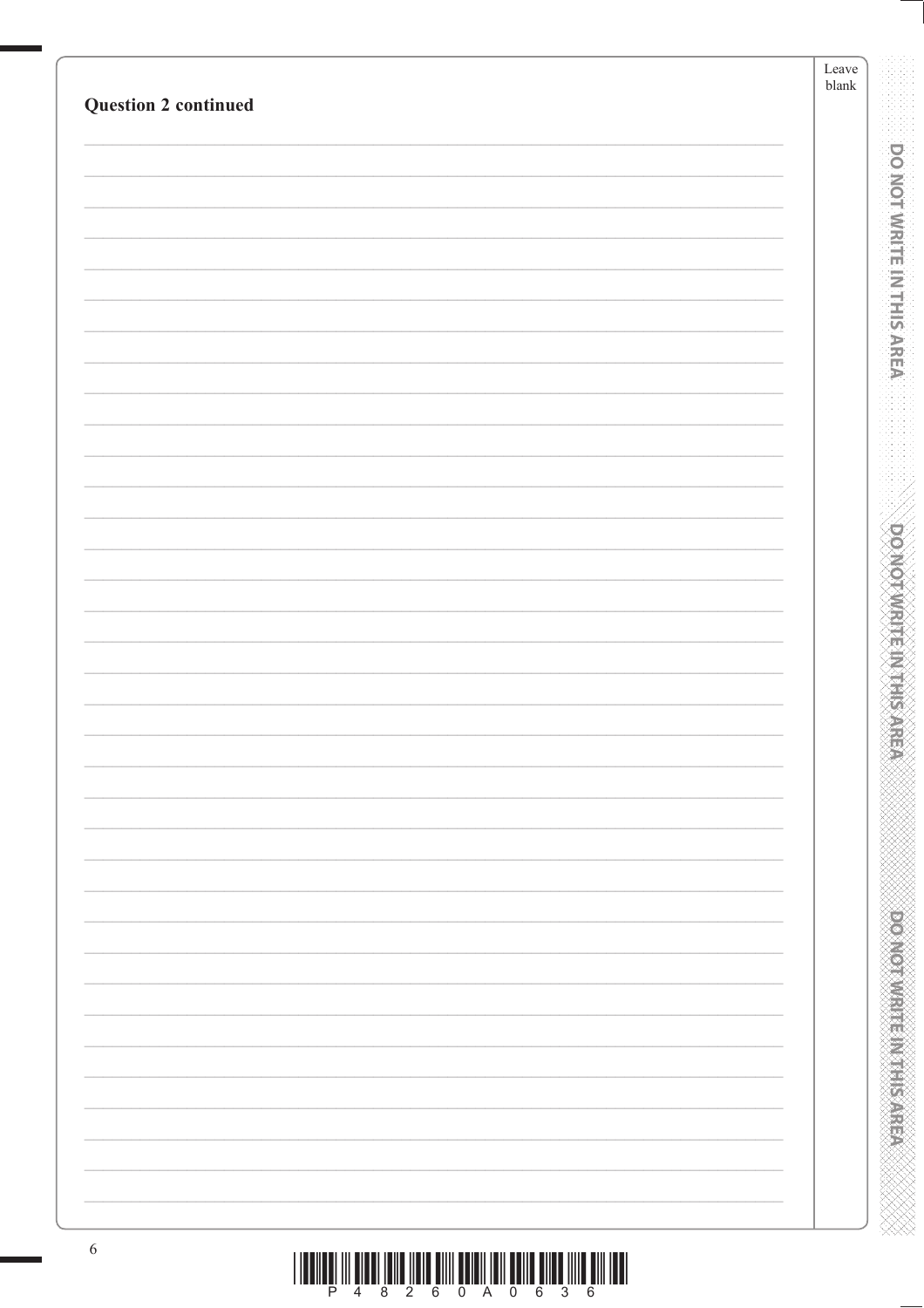| <b>Question 2 continued</b> |                 | Leave<br>blank                |
|-----------------------------|-----------------|-------------------------------|
|                             |                 |                               |
|                             |                 |                               |
|                             |                 |                               |
|                             |                 |                               |
|                             |                 |                               |
|                             |                 |                               |
|                             |                 |                               |
|                             |                 |                               |
|                             |                 |                               |
|                             |                 |                               |
|                             |                 |                               |
|                             |                 |                               |
|                             |                 |                               |
|                             |                 |                               |
|                             |                 |                               |
|                             |                 |                               |
|                             |                 |                               |
|                             |                 |                               |
|                             |                 |                               |
|                             |                 |                               |
|                             |                 |                               |
|                             |                 |                               |
|                             |                 |                               |
|                             |                 | Q2                            |
|                             | (Total 6 marks) |                               |
|                             |                 | $\boldsymbol{7}$<br>Turn over |

**DONOTWEITEINTHISAREA** 

**DONOTWRITEINTHSAREA**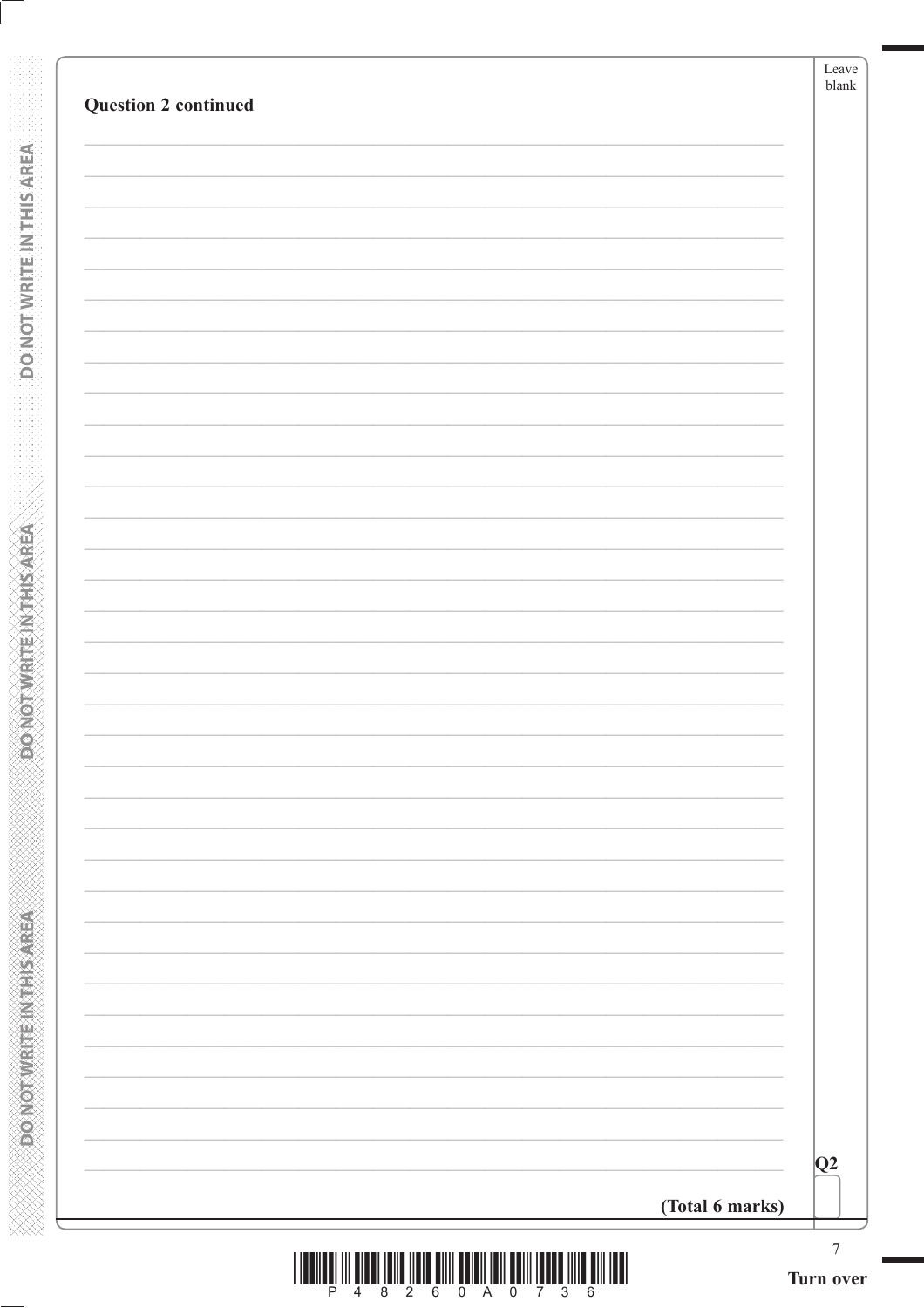Leave  $blank$ 

DO NOT WRITE IN THIS AREA

**DO NOT WRITE/MATHEMATIC** 

**DOMOTHUR IN EINER AREA** 

Given that  $3.$ 

$$
y = x - \operatorname{artanh}\left(\frac{2x}{1 + x^2}\right)
$$

(a) show that

$$
1 - \frac{\mathrm{d}y}{\mathrm{d}x} = \frac{k}{1 - x^2}
$$

where  $k$  is a constant to be found.

 $(4)$ 

(b) Hence, or otherwise, show that

$$
\frac{\mathrm{d}^2 y}{\mathrm{d}x^2} + x \left( 1 - \frac{\mathrm{d}y}{\mathrm{d}x} \right)^2 = 0 \tag{4}
$$

| $\,$ $\,$ |                                                                                                                                                                                                                                                                                                                                                                                                                                                               |  |
|-----------|---------------------------------------------------------------------------------------------------------------------------------------------------------------------------------------------------------------------------------------------------------------------------------------------------------------------------------------------------------------------------------------------------------------------------------------------------------------|--|
|           | $\begin{array}{c} \text{if} \ \text{if} \ \text{if} \ \text{if} \ \text{if} \ \text{if} \ \text{if} \ \text{if} \ \text{if} \ \text{if} \ \text{if} \ \text{if} \ \text{if} \ \text{if} \ \text{if} \ \text{if} \ \text{if} \ \text{if} \ \text{if} \ \text{if} \ \text{if} \ \text{if} \ \text{if} \ \text{if} \ \text{if} \ \text{if} \ \text{if} \ \text{if} \ \text{if} \ \text{if} \ \text{if} \ \text{if} \ \text{if} \ \text{if} \ \text{if} \ \text{$ |  |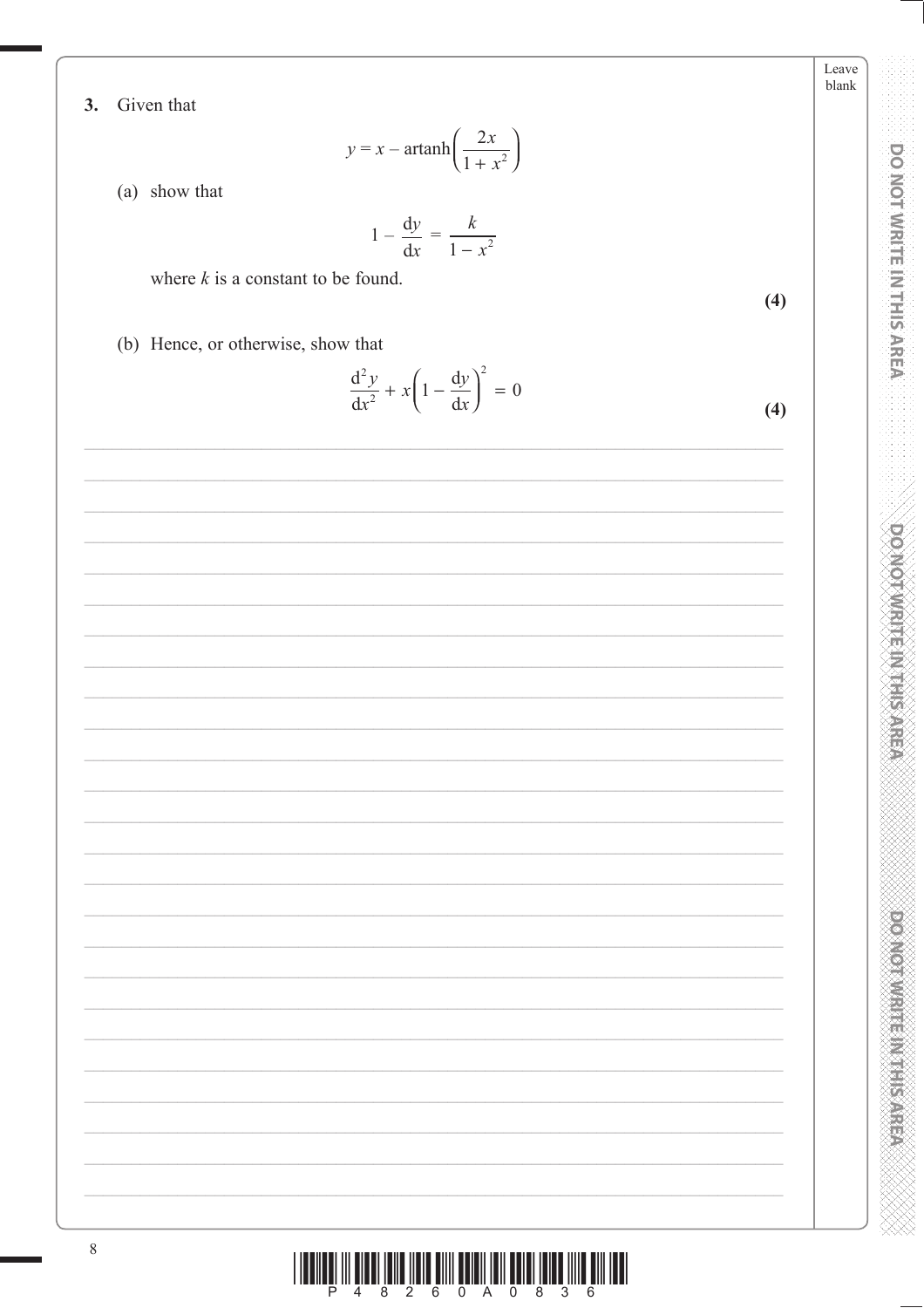| Question 3 continued | blank                    |
|----------------------|--------------------------|
|                      |                          |
|                      |                          |
|                      |                          |
|                      |                          |
|                      |                          |
|                      |                          |
|                      |                          |
|                      |                          |
|                      |                          |
|                      |                          |
|                      |                          |
|                      |                          |
|                      |                          |
|                      |                          |
|                      |                          |
|                      |                          |
|                      |                          |
|                      |                          |
|                      |                          |
|                      |                          |
|                      |                          |
|                      |                          |
|                      |                          |
|                      |                          |
|                      |                          |
|                      |                          |
|                      | $\overline{\phantom{0}}$ |
|                      |                          |
|                      |                          |
|                      | $\overline{\phantom{0}}$ |
|                      |                          |
|                      |                          |
|                      | $\overline{\phantom{0}}$ |
|                      |                          |
|                      |                          |
|                      |                          |

**DONOTWEITEIN THIS AREA** 

**ABBASED MARKED AND TOWOOD** 

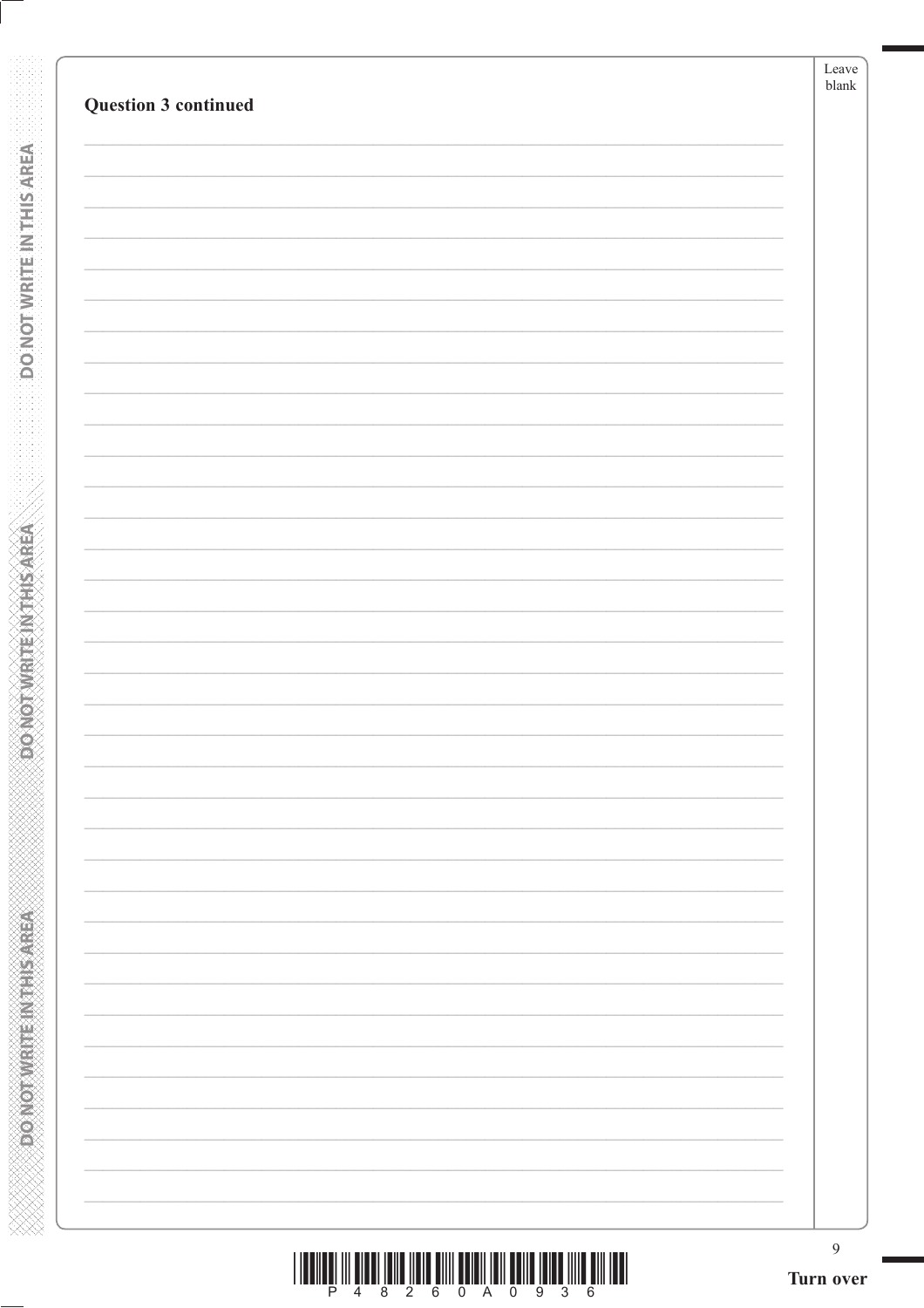| Question 3 continued | Leave<br>${\tt blank}$ |
|----------------------|------------------------|
|                      |                        |
|                      |                        |
|                      |                        |
|                      |                        |
|                      |                        |
|                      |                        |
|                      |                        |
|                      |                        |
|                      |                        |
|                      |                        |
|                      |                        |
|                      |                        |
|                      |                        |
|                      |                        |
|                      |                        |
|                      |                        |
|                      |                        |
|                      |                        |
|                      |                        |
|                      |                        |
|                      |                        |
|                      |                        |
|                      |                        |
|                      |                        |
|                      |                        |
|                      |                        |
|                      |                        |
|                      |                        |
| $10\,$               |                        |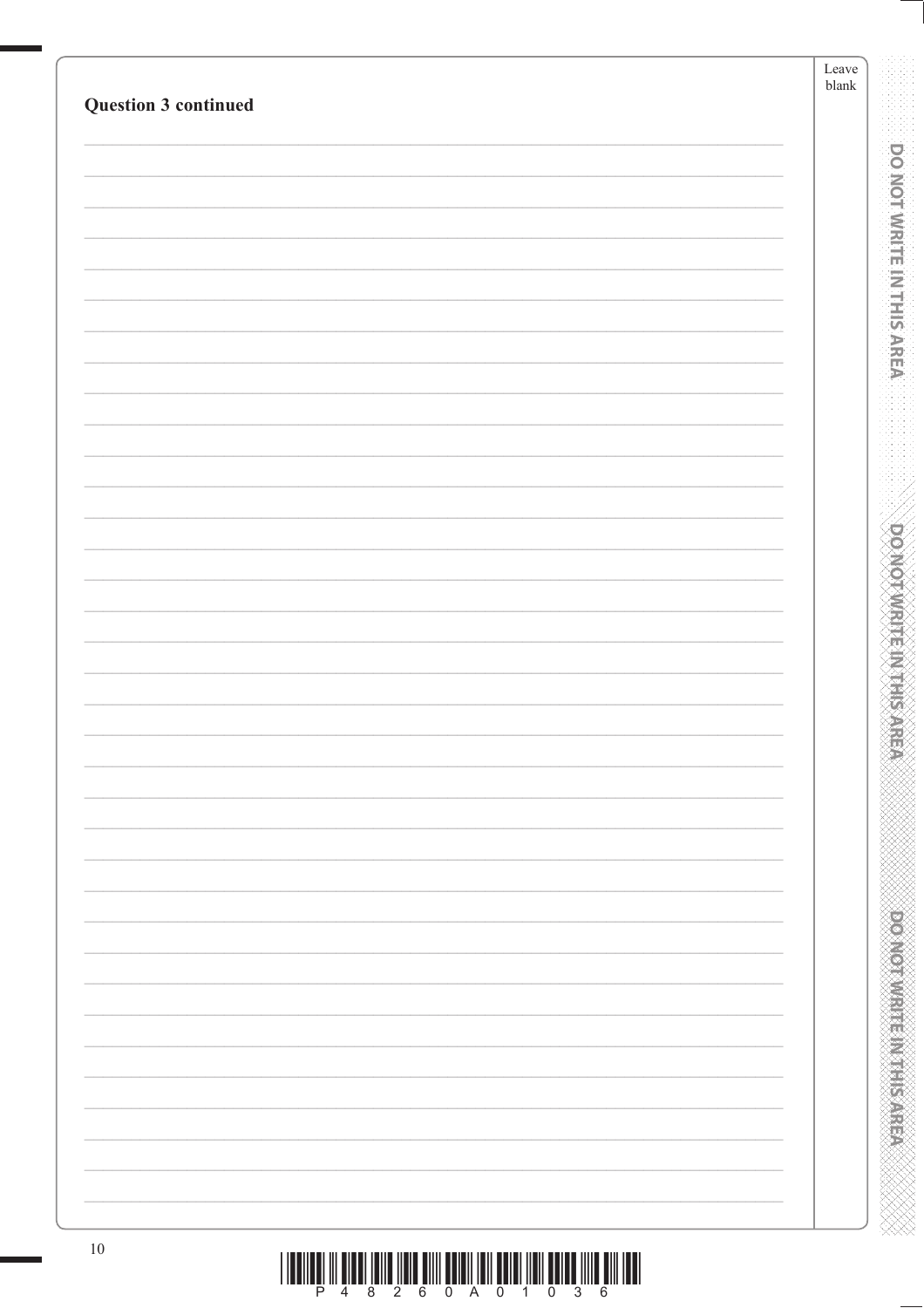| Q3 |
|----|

**DONOTWRITE IN THIS AREA** 

**ASSINGLINE IN EARLY CONCOR**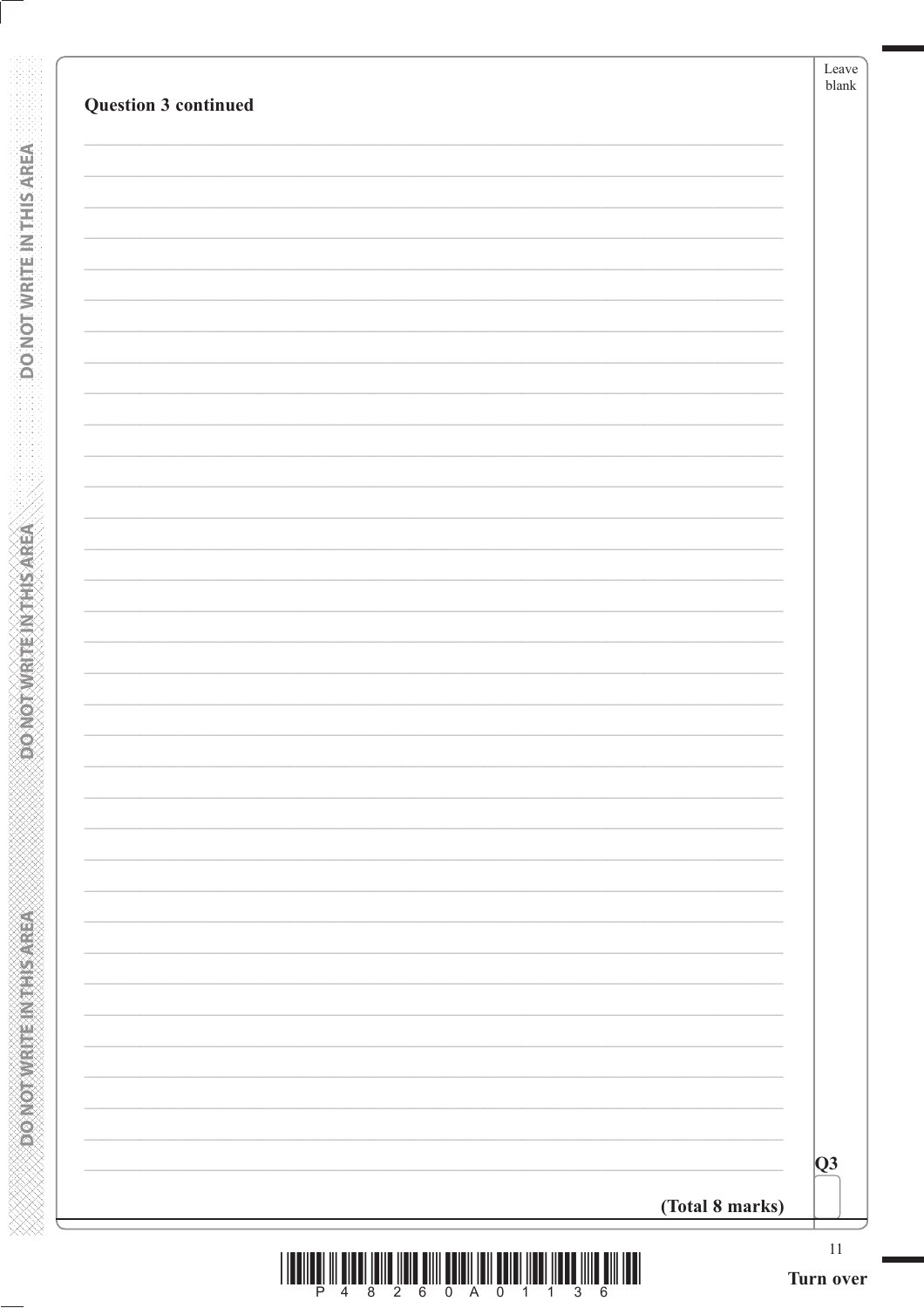| 4.                | $\mathbf{M} = \begin{pmatrix} 1 & 1 & 3 \\ 1 & 5 & 1 \\ 3 & 1 & 1 \end{pmatrix}$ | Leave<br>blank |
|-------------------|----------------------------------------------------------------------------------|----------------|
| eigenvalues of M. | (a) Show that $6$ is an eigenvalue of the matrix $M$ and find the other two      |                |
|                   | (4)                                                                              |                |
|                   | (b) Find a normalised eigenvector corresponding to the eigenvalue 6<br>(4)       |                |
|                   |                                                                                  |                |
|                   |                                                                                  |                |
|                   |                                                                                  |                |
|                   |                                                                                  |                |
|                   |                                                                                  |                |
|                   |                                                                                  |                |
|                   |                                                                                  |                |
|                   |                                                                                  |                |
|                   |                                                                                  |                |
|                   |                                                                                  |                |
|                   |                                                                                  |                |
|                   |                                                                                  |                |
|                   |                                                                                  |                |
|                   |                                                                                  |                |
|                   |                                                                                  |                |

**DOMOTVIRITEM HIS AREA** 

**PONORUMENT PLANS AREA**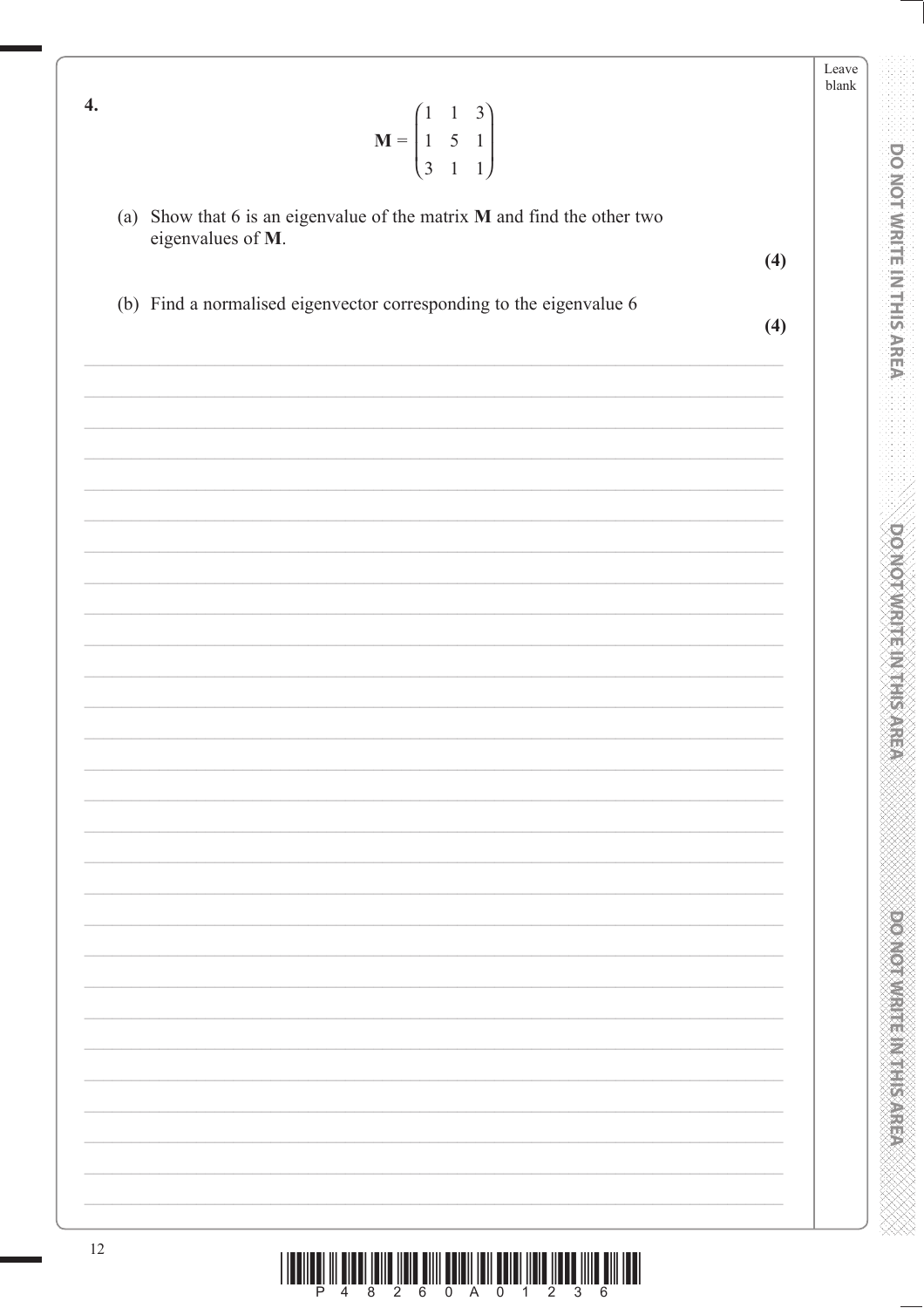| 13<br>Turn over |
|-----------------|
|                 |
|                 |
|                 |
|                 |
|                 |
|                 |
|                 |
|                 |
|                 |
|                 |
|                 |
|                 |
|                 |
|                 |
|                 |
|                 |
|                 |
|                 |
|                 |
|                 |
|                 |
|                 |
|                 |
|                 |
|                 |
|                 |
|                 |
|                 |
|                 |
|                 |
|                 |
|                 |
|                 |
|                 |
|                 |

**DONOT WRITE IN THIS AREA** 

**ASSASSMENT PROVIDED** 

|  |  |  | 4 8 2 6 0 A 0 1 3 3 |  |  | . 6. |
|--|--|--|---------------------|--|--|------|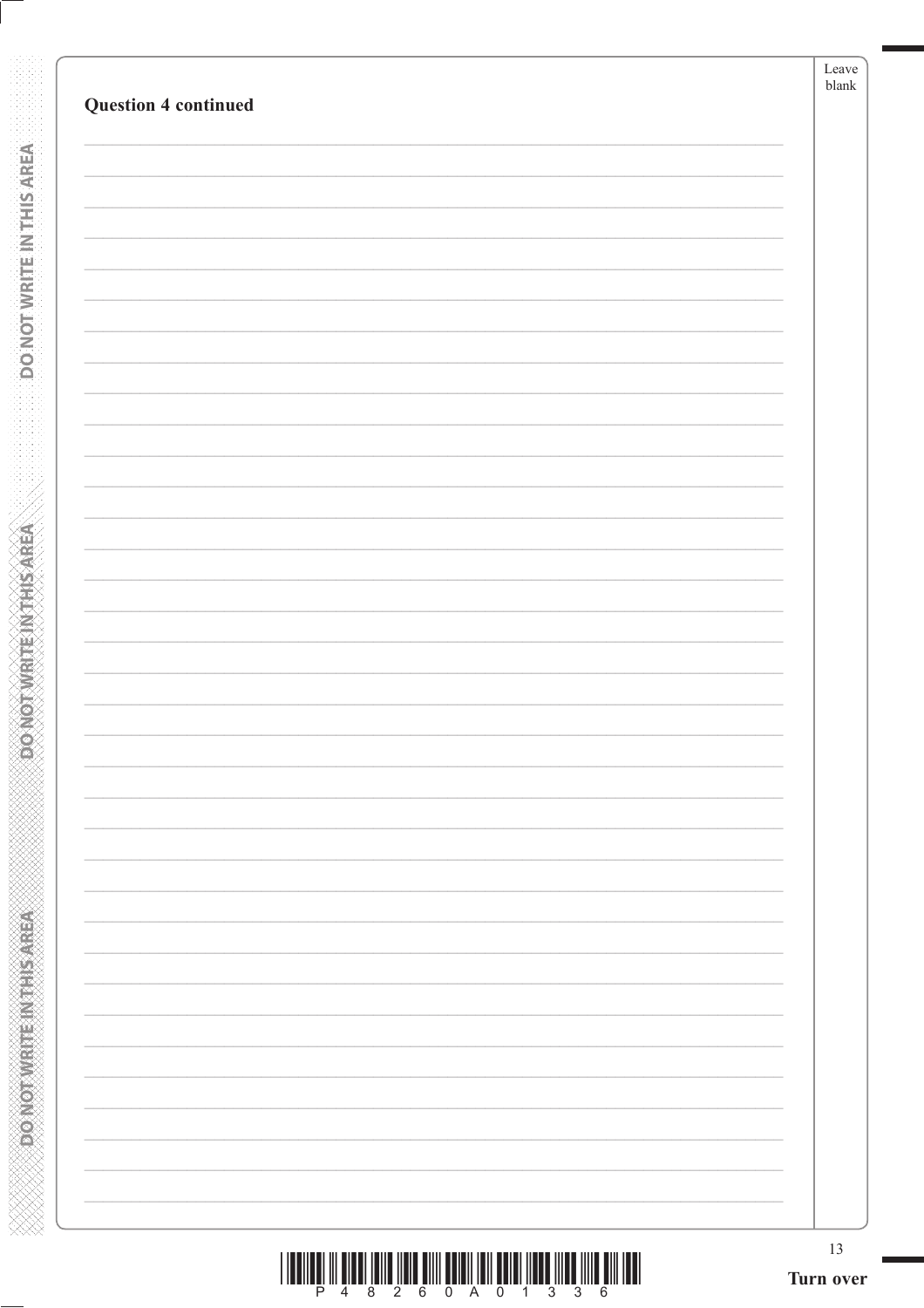| <b>Question 4 continued</b> | Leave<br>$b$ lank |
|-----------------------------|-------------------|
|                             |                   |
|                             |                   |
|                             |                   |
|                             |                   |
|                             |                   |
|                             |                   |
|                             |                   |
|                             |                   |
|                             |                   |
|                             |                   |
|                             |                   |
|                             |                   |
|                             |                   |
|                             |                   |
|                             |                   |
|                             |                   |
|                             |                   |
|                             |                   |
|                             |                   |
|                             |                   |
|                             |                   |
|                             |                   |
|                             |                   |
|                             |                   |
|                             |                   |
|                             |                   |
|                             |                   |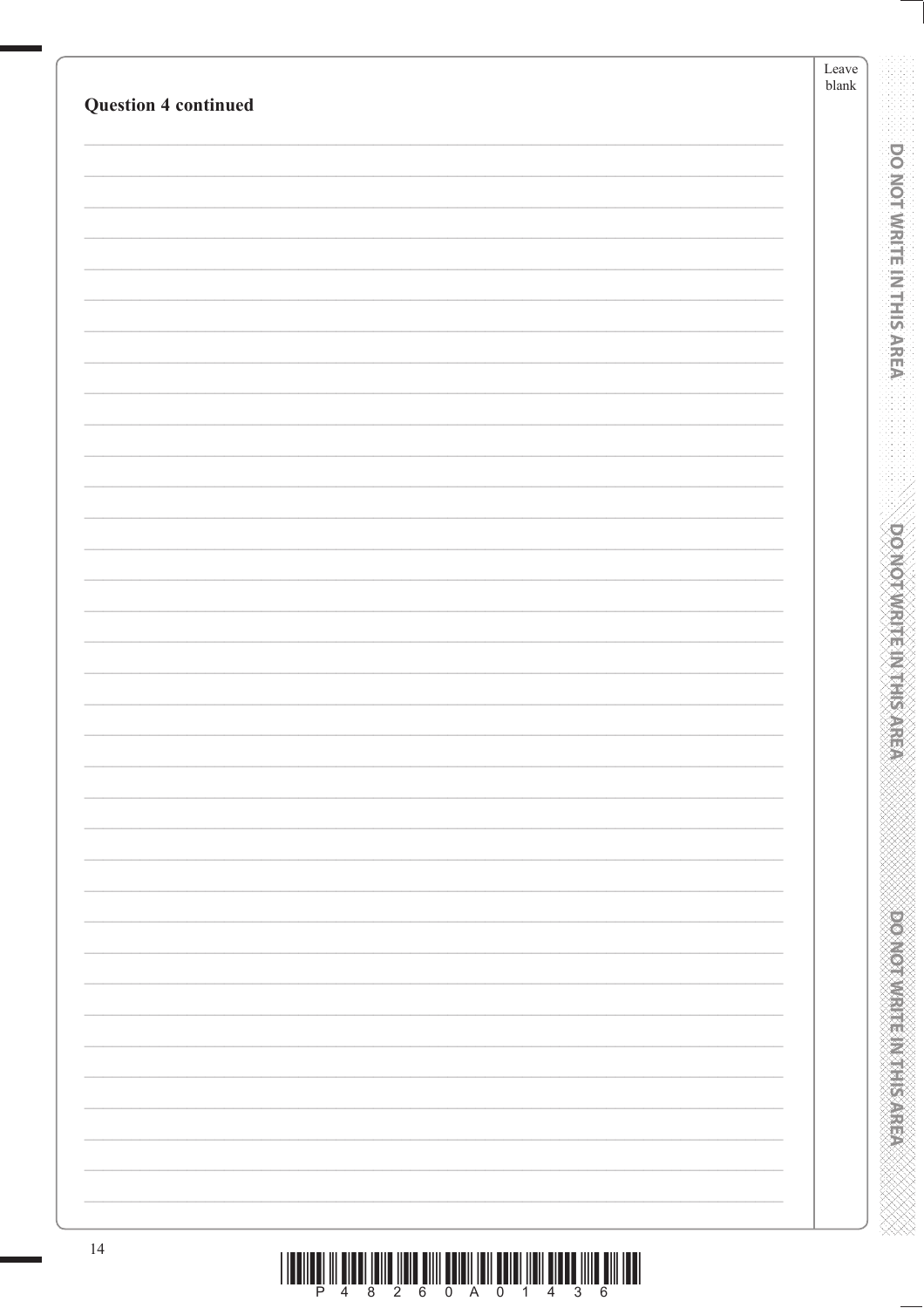| <b>Question 4 continued</b> |                 | blank   |
|-----------------------------|-----------------|---------|
|                             |                 |         |
|                             |                 |         |
|                             |                 |         |
|                             |                 |         |
|                             |                 |         |
|                             |                 |         |
|                             |                 |         |
|                             |                 |         |
|                             |                 |         |
|                             |                 |         |
|                             |                 |         |
|                             |                 |         |
|                             |                 |         |
|                             |                 |         |
|                             |                 |         |
|                             |                 |         |
|                             | (Total 8 marks) | $ Q_4 $ |

**DONOTWRITE IN THIS AREA** 

**PONOTWRITEINTHISAREA**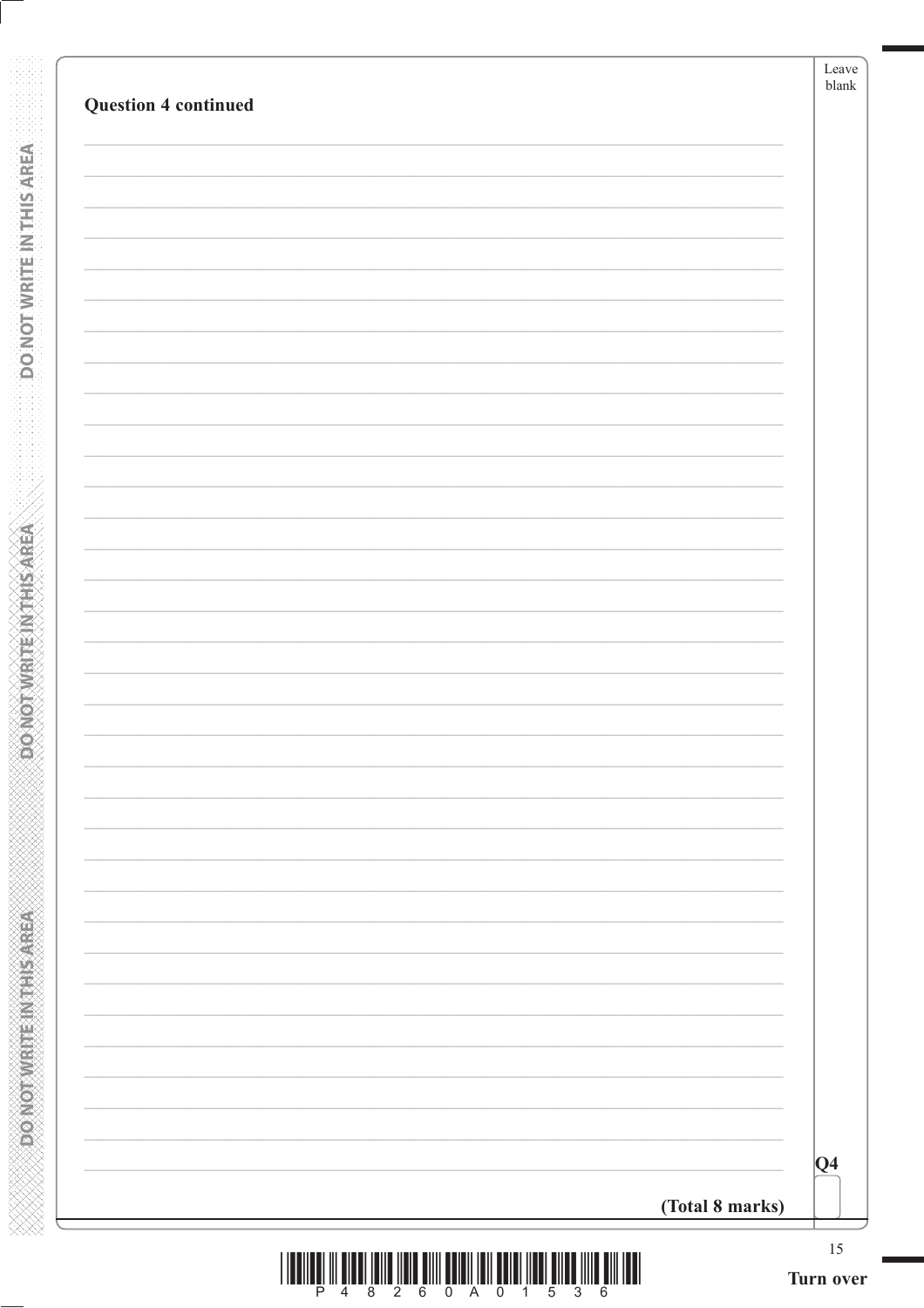$$
I_n = \int \csc^n x \, dx, \quad 0 < x < \frac{\pi}{2}, \quad n \ge 0
$$
\nShow that, for  $n \ge 2$ 

\n
$$
I_n = \frac{n-2}{n-1} I_{n-2} - \frac{1}{n-1} \cot x \csc^{n-2} x
$$
\nHence, or otherwise, find

\n
$$
\int \csc^4 x \, dx
$$
\ngiving your answer in terms of  $\cot x$ .

Leave blank

 $(5)$ 

 $(4)$ 

DO NOT WRITE IN THIS AREA

**DO NOT WRITE M REPAREM** 

**CONCORDING THE REPORT OF STATE** 

 $\begin{array}{c} \end{array} \begin{array}{c} \begin{array}{c} \begin{array}{c} \begin{array}{c} \begin{array}{c} \end{array} \\ \begin{array}{c} \end{array} \\ \begin{array}{c} \end{array} \\ \begin{array}{c} \end{array} \\ \begin{array}{c} \end{array} \\ \begin{array}{c} \end{array} \\ \begin{array}{c} \end{array} \\ \begin{array}{c} \end{array} \\ \begin{array}{c} \end{array} \\ \begin{array}{c} \end{array} \\ \begin{array}{c} \end{array} \\ \begin{array}{c} \end{array} \\ \begin{array}{c} \end{array} \\ \begin{array}{c} \end{array$ 

5.

 $(a)$ 

 $(b)$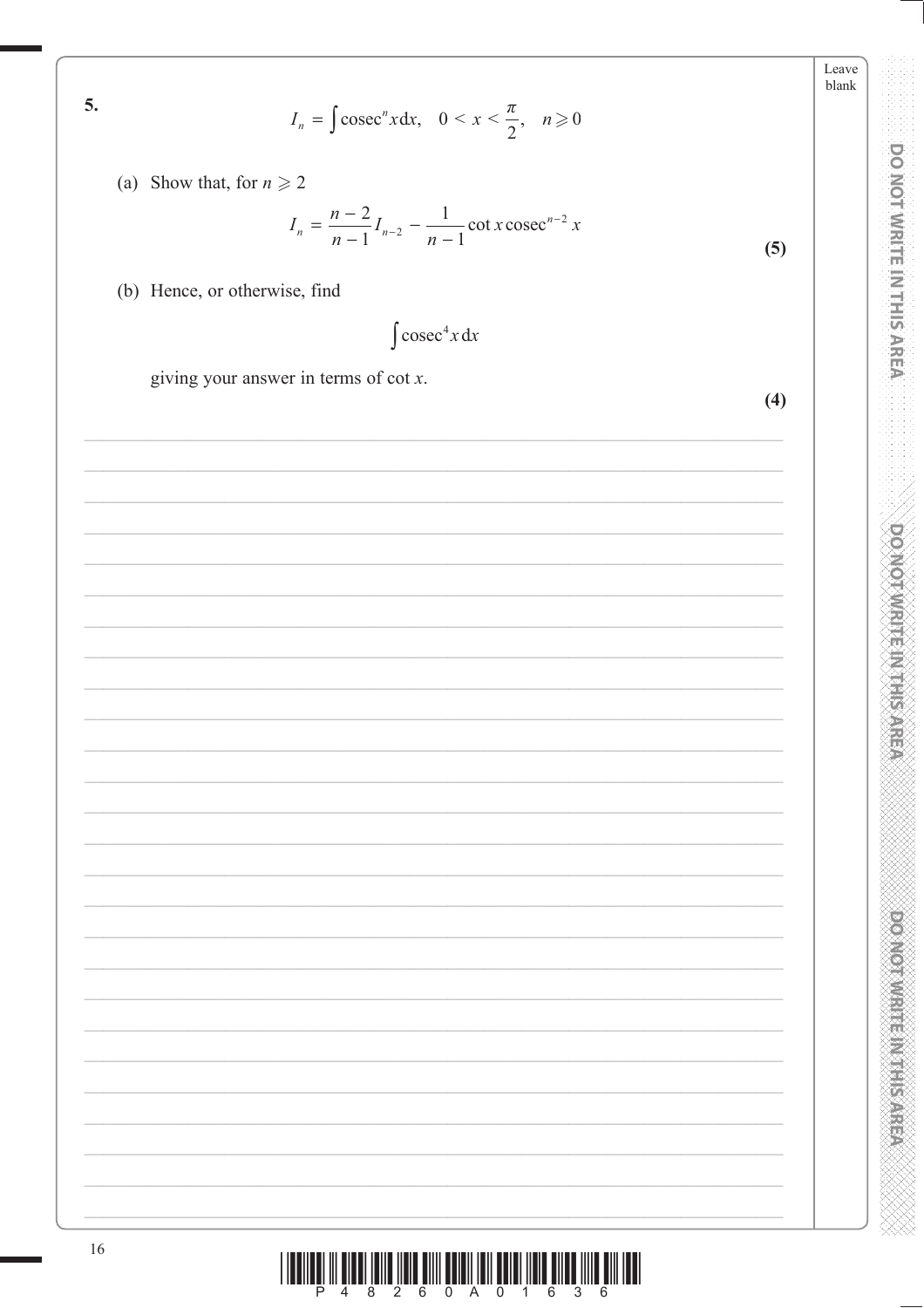| <b>Question 5 continued</b> |                          |  |
|-----------------------------|--------------------------|--|
|                             |                          |  |
|                             |                          |  |
|                             |                          |  |
|                             |                          |  |
|                             |                          |  |
|                             |                          |  |
|                             |                          |  |
|                             |                          |  |
|                             |                          |  |
|                             |                          |  |
|                             |                          |  |
|                             |                          |  |
|                             |                          |  |
|                             |                          |  |
|                             |                          |  |
|                             |                          |  |
|                             |                          |  |
|                             |                          |  |
|                             |                          |  |
|                             | $\overline{\phantom{0}}$ |  |
|                             |                          |  |
|                             |                          |  |
|                             |                          |  |
|                             |                          |  |
|                             |                          |  |
|                             |                          |  |

**DONOTWRITE IN THIS AREA** 

**DONOTWRITEIN THIS AREA**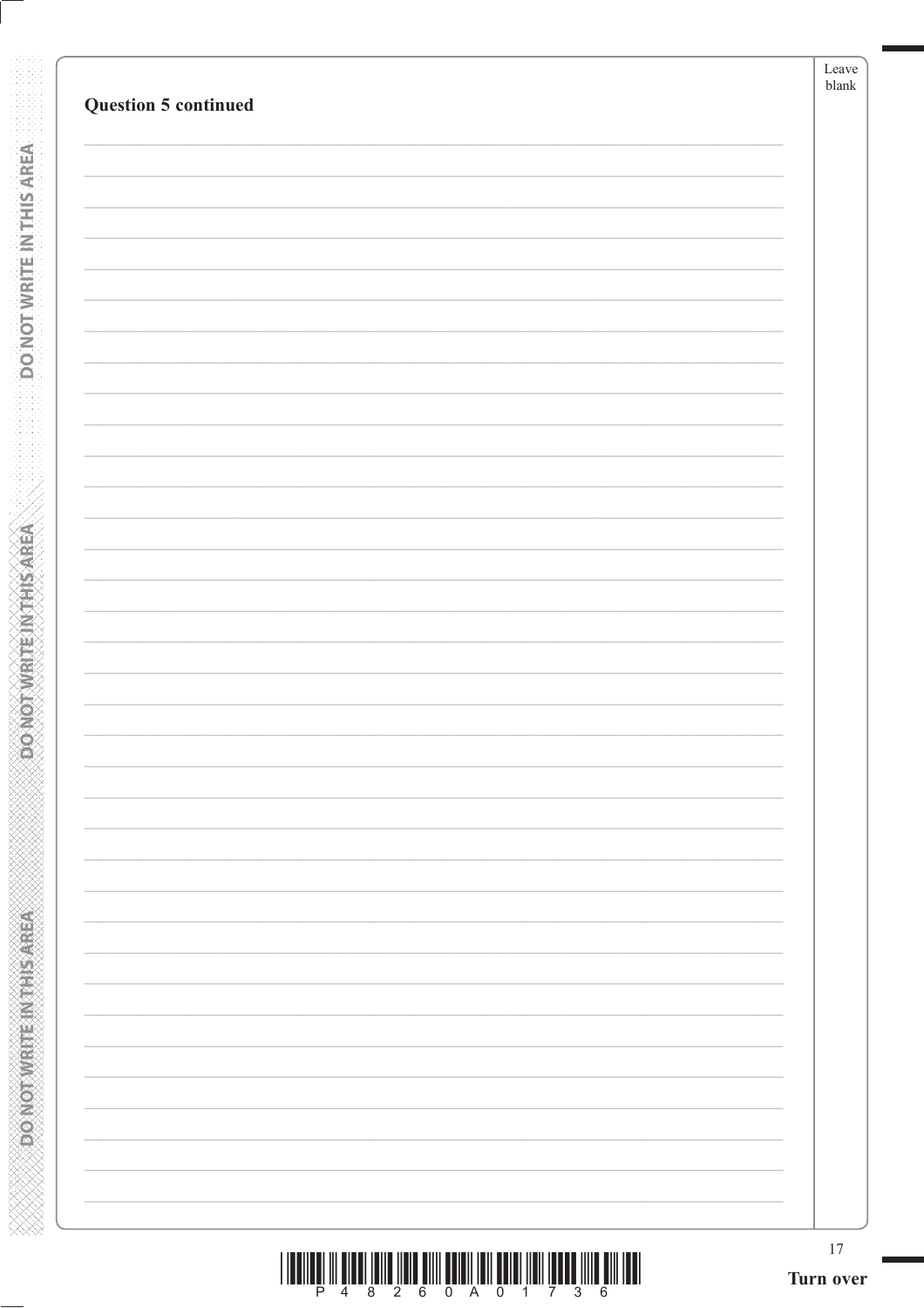| <b>Question 5 continued</b> |  | $\ensuremath{\mathit{blank}}$ |
|-----------------------------|--|-------------------------------|
|                             |  |                               |
|                             |  |                               |
|                             |  |                               |
|                             |  |                               |
|                             |  |                               |
|                             |  |                               |
|                             |  |                               |
|                             |  |                               |
|                             |  |                               |
|                             |  |                               |
|                             |  |                               |
|                             |  |                               |
|                             |  |                               |
|                             |  |                               |
|                             |  |                               |
|                             |  |                               |
|                             |  |                               |
|                             |  |                               |
|                             |  |                               |
|                             |  |                               |
|                             |  |                               |
|                             |  |                               |
|                             |  |                               |
|                             |  |                               |
|                             |  |                               |
|                             |  |                               |
|                             |  |                               |
|                             |  |                               |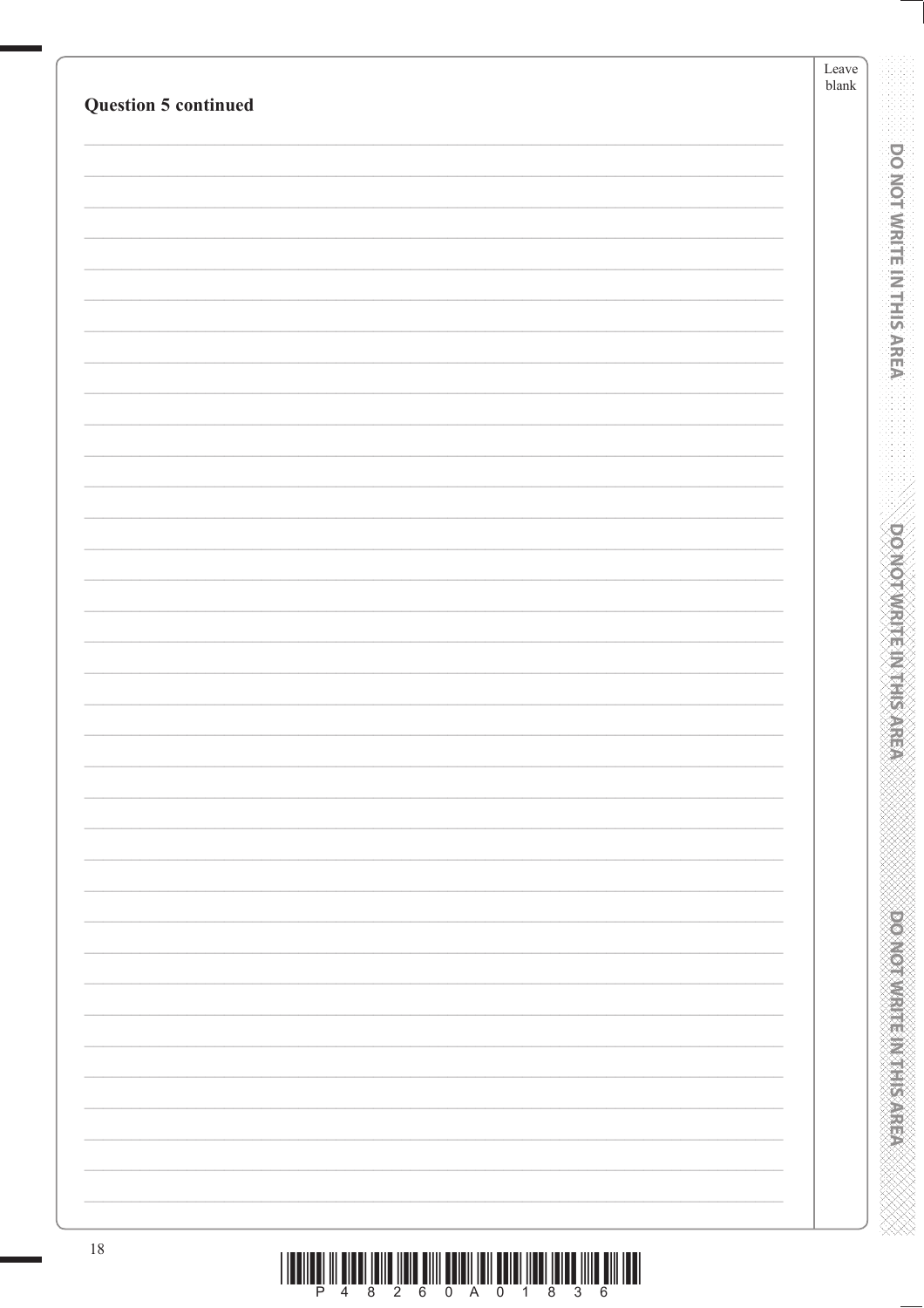| <b>Question 5 continued</b> |                        |
|-----------------------------|------------------------|
|                             |                        |
|                             |                        |
|                             |                        |
|                             |                        |
|                             |                        |
|                             |                        |
|                             |                        |
|                             |                        |
|                             |                        |
|                             |                        |
|                             |                        |
|                             |                        |
|                             |                        |
|                             |                        |
|                             |                        |
|                             |                        |
|                             |                        |
|                             | Q5 <br>(Total 9 marks) |

**DONOTWRITE IN THIS AREA** 

**DONOTWRITE INTHIS AREA**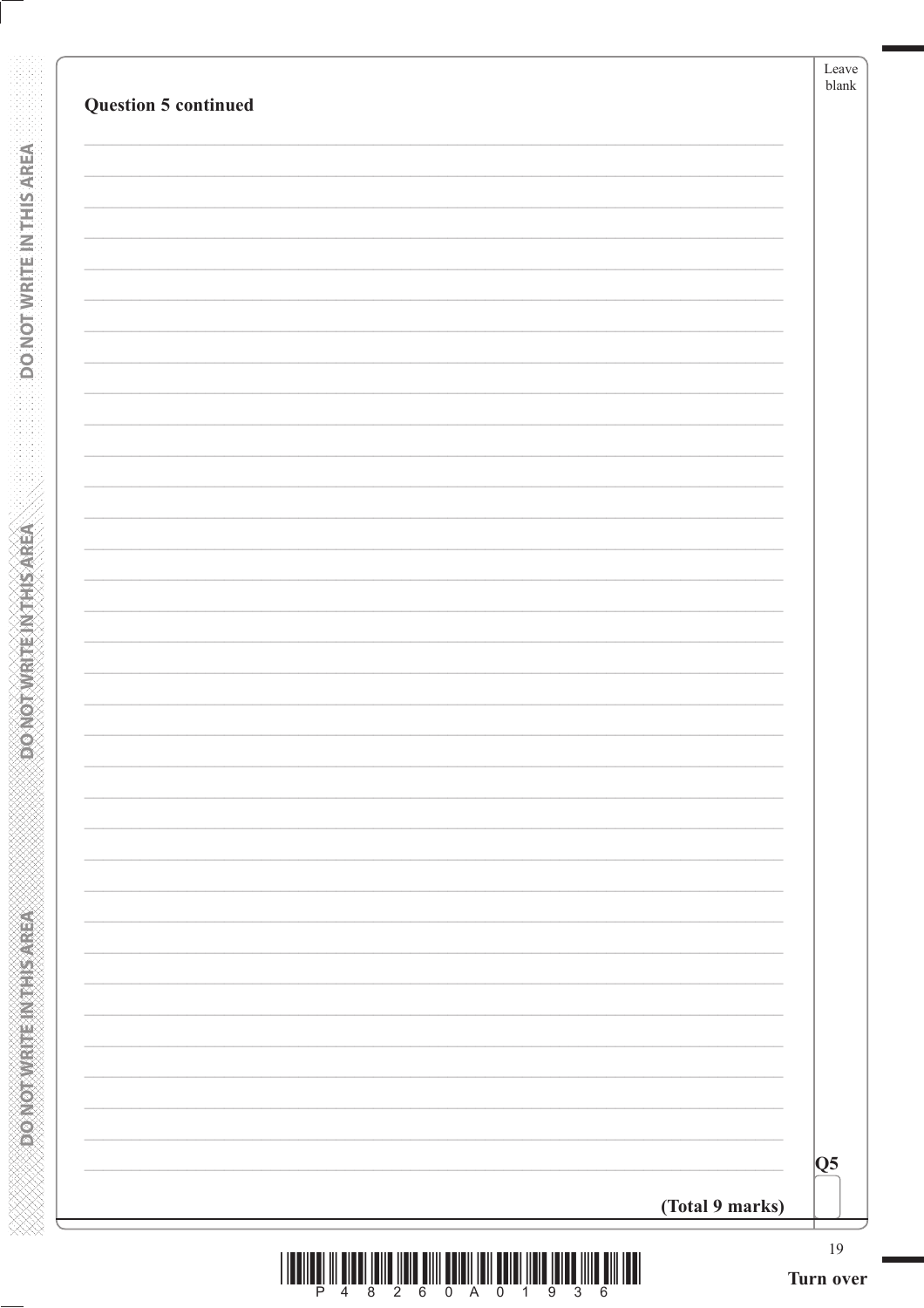Leave blank

**DOMOTWRITE(MTHISAREA** 

**DOMOROUS HEADS IN STREET** 

6. The hyperbola *H* has equation 
$$
\frac{x^2}{a^2} - \frac{y^2}{b^2} = 1
$$
and the ellipse *E* has equation 
$$
\frac{x^2}{a^2} + \frac{y^2}{b^2} = 1
$$
where  $a > b > 0$ 

The line l is a tangent to **hyperbola** H at the point P (a sec  $\theta$ , b tan  $\theta$ ), where  $0 < \theta < \frac{\pi}{2}$ 

Given that the point F is the focus of ellipse E for which  $x > 0$  and that the line l passes

(a) Using calculus, show that an equation for  $l$  is

(b) show that *l* is parallel to the line  $y = x$ 

through  $F$ ,

$$
bx \sec \theta - ay \tan \theta = ab
$$

 $(4)$ 

 $(5)$ 

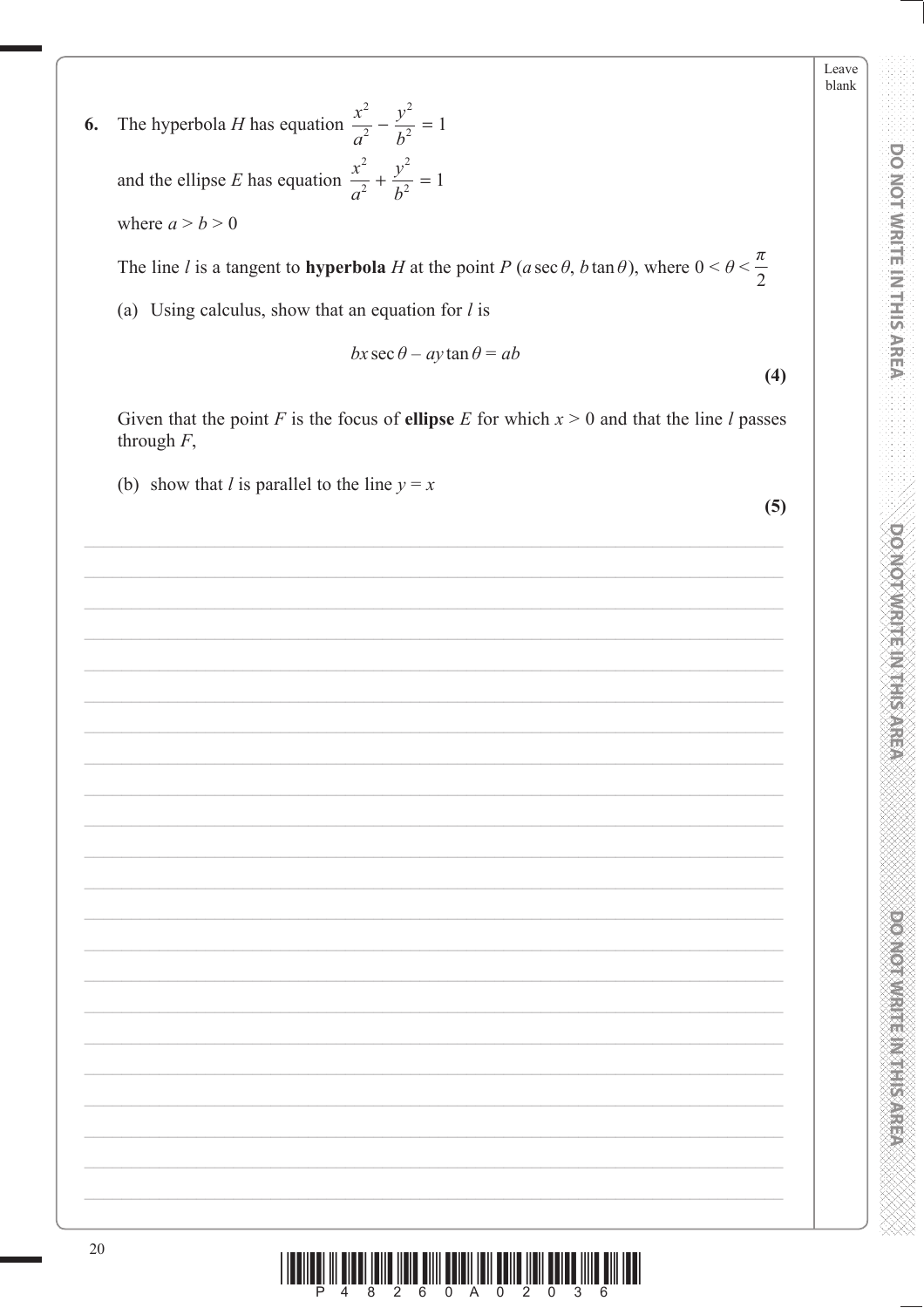| $21\,$<br>Turn over |
|---------------------|
|                     |
|                     |
|                     |
|                     |
|                     |
|                     |
|                     |
|                     |
|                     |
|                     |
|                     |
|                     |
|                     |
|                     |
|                     |
|                     |
|                     |
|                     |
|                     |
|                     |
|                     |
|                     |
|                     |

**DONOTWRITE IN THIS AREA** 

**ASISTED MEDIATORY ON GOVERN**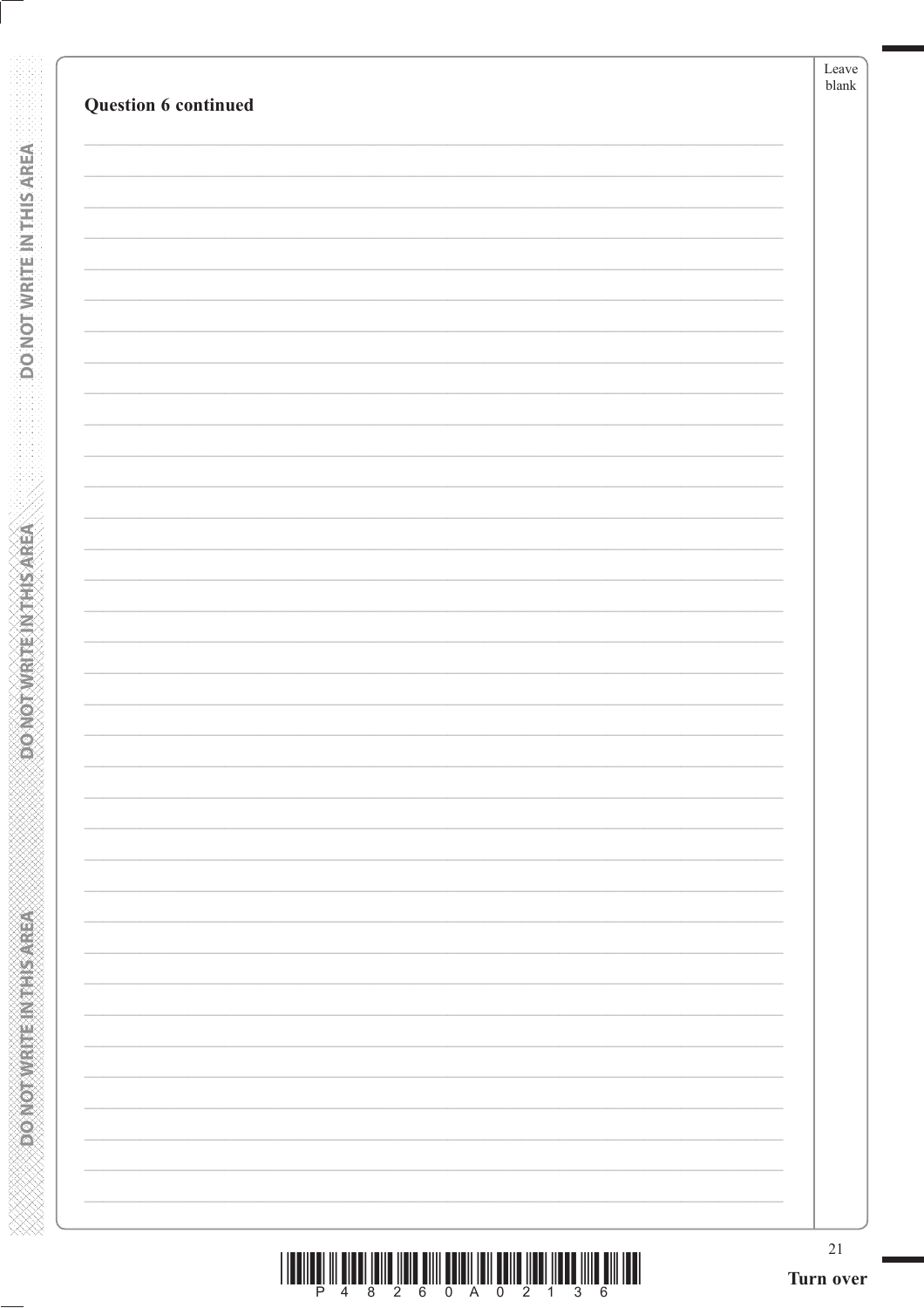| Question 6 continued | Leave<br>blank |                                  |
|----------------------|----------------|----------------------------------|
|                      |                |                                  |
|                      |                | <b>DO NOT WRITE IN THIS AREA</b> |
|                      |                |                                  |
|                      |                |                                  |
|                      |                |                                  |
|                      |                |                                  |
|                      |                |                                  |
|                      |                |                                  |
|                      |                |                                  |
|                      |                |                                  |
|                      |                |                                  |
|                      |                | <b>DOMOTAWRITENNIESARE</b>       |
|                      |                |                                  |
|                      |                |                                  |
|                      |                |                                  |
|                      |                |                                  |
|                      |                |                                  |
|                      |                |                                  |
|                      |                |                                  |
|                      |                |                                  |
|                      |                |                                  |
|                      |                |                                  |
|                      |                |                                  |
|                      |                |                                  |
|                      |                | <b>DONOMIAL REPORT SARRA</b>     |
|                      |                |                                  |
|                      |                |                                  |
|                      |                |                                  |
|                      |                |                                  |
| $22\,$               |                |                                  |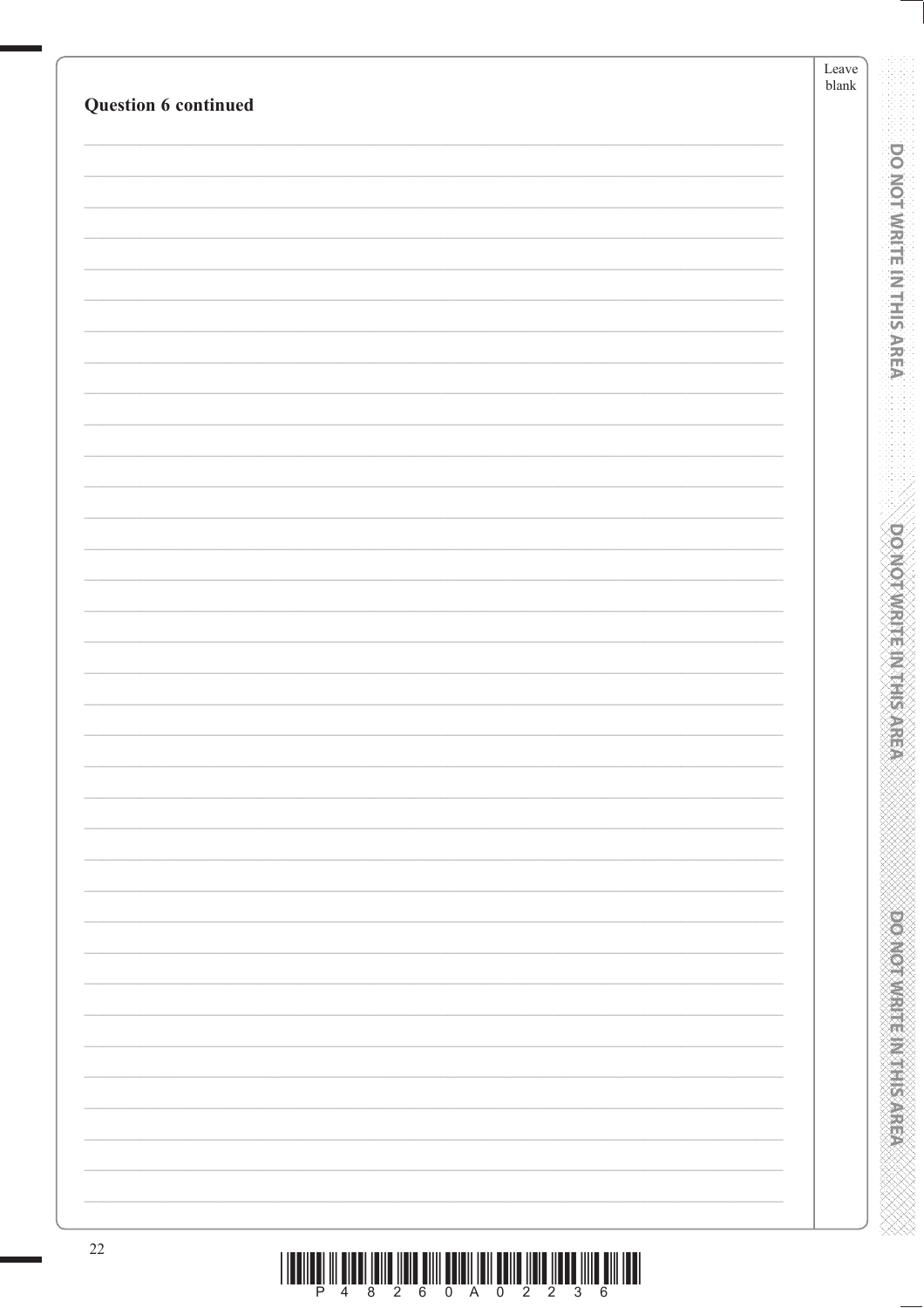|  | Q6 |
|--|----|

**DONOTWRITE IN THIS AREA** 

**ASSINGLINE IN EARLY CONGOT**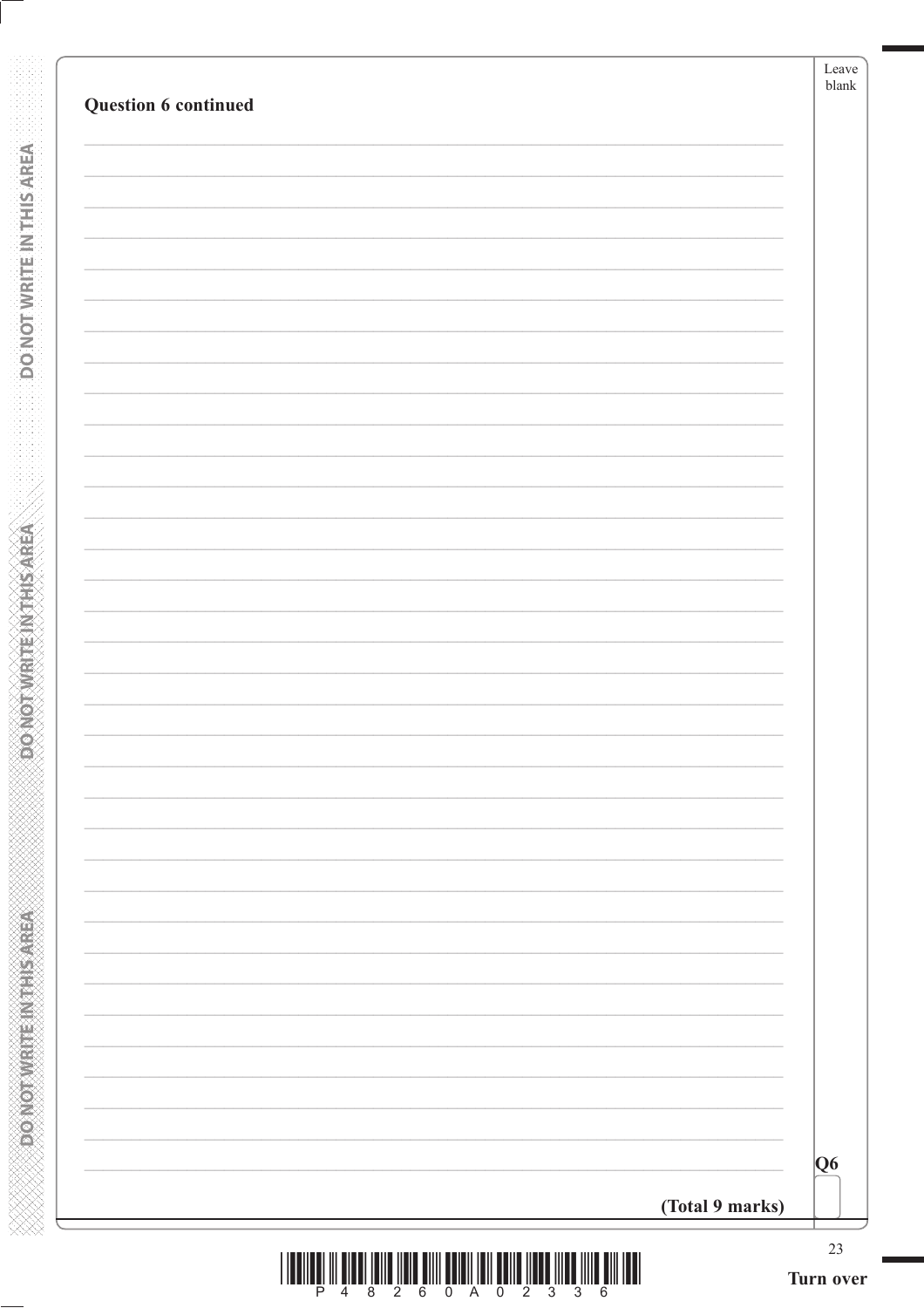Leave blank

**DOMOTAWRITE M11HIS AREA** 

**POSTORY CONTROL STATES** 



24

- (b) Hence find the exact value of
	- $\int_0^1 \frac{5+x}{\sqrt{4-3x^2}} dx$

 $\int \frac{5+x}{\sqrt{4-3x^2}} dx$ 

giving your answer in the form  $p\pi\sqrt{3} + q$ , where p and q are rational numbers to be found.

 $(3)$ 

 $(5)$ 

7. (a) Find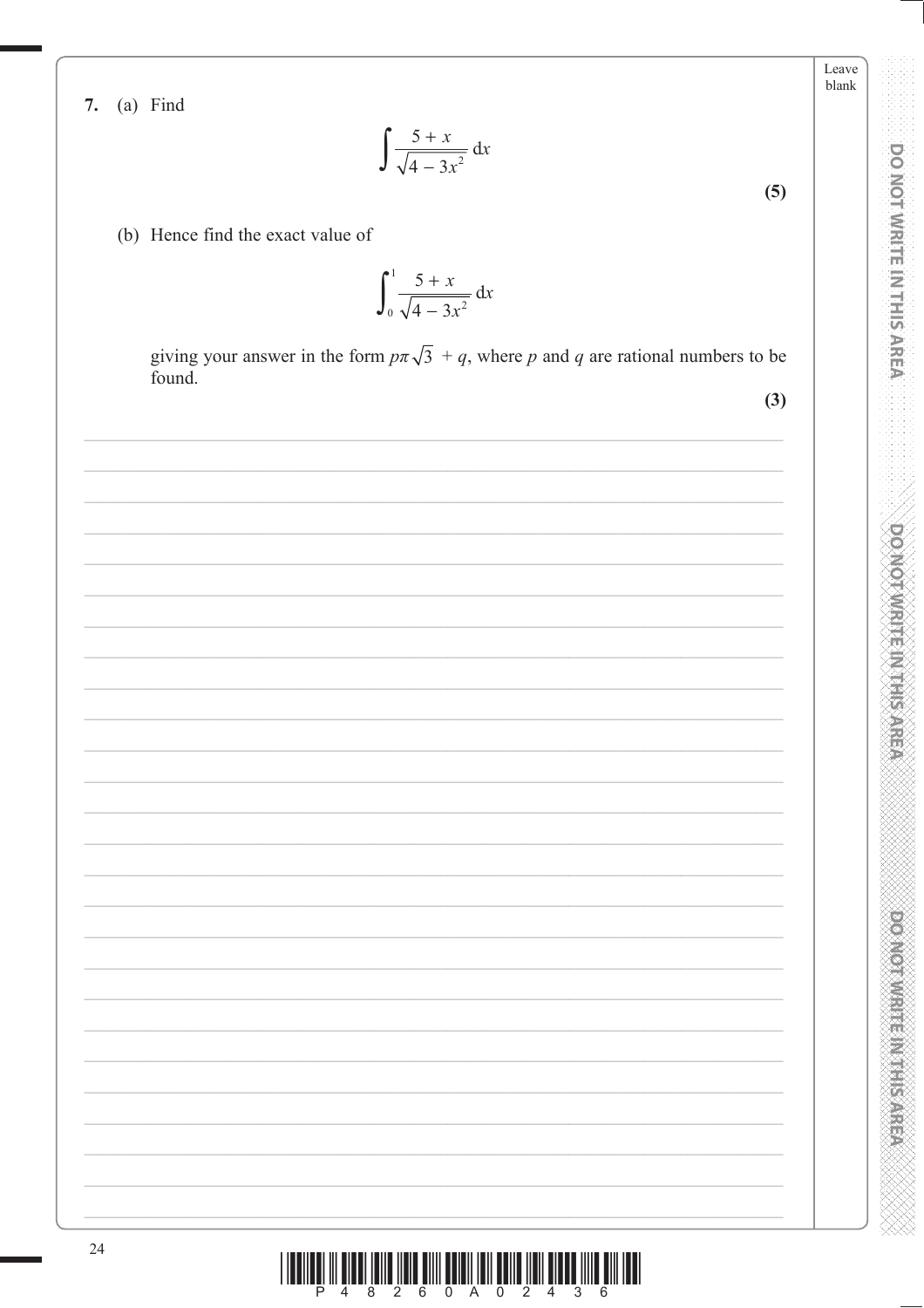| <b>Question 7 continued</b> |  |  |
|-----------------------------|--|--|
|                             |  |  |
|                             |  |  |
|                             |  |  |
|                             |  |  |
|                             |  |  |
|                             |  |  |
|                             |  |  |
|                             |  |  |
|                             |  |  |
|                             |  |  |
|                             |  |  |
|                             |  |  |
|                             |  |  |
|                             |  |  |
|                             |  |  |
|                             |  |  |
|                             |  |  |
|                             |  |  |
|                             |  |  |
|                             |  |  |
|                             |  |  |
|                             |  |  |
|                             |  |  |
|                             |  |  |
|                             |  |  |
|                             |  |  |
|                             |  |  |
|                             |  |  |
|                             |  |  |
|                             |  |  |
|                             |  |  |

**DONOTWRITE IN THIS AREA** 

**DONOTWRITEIN THIS AREA**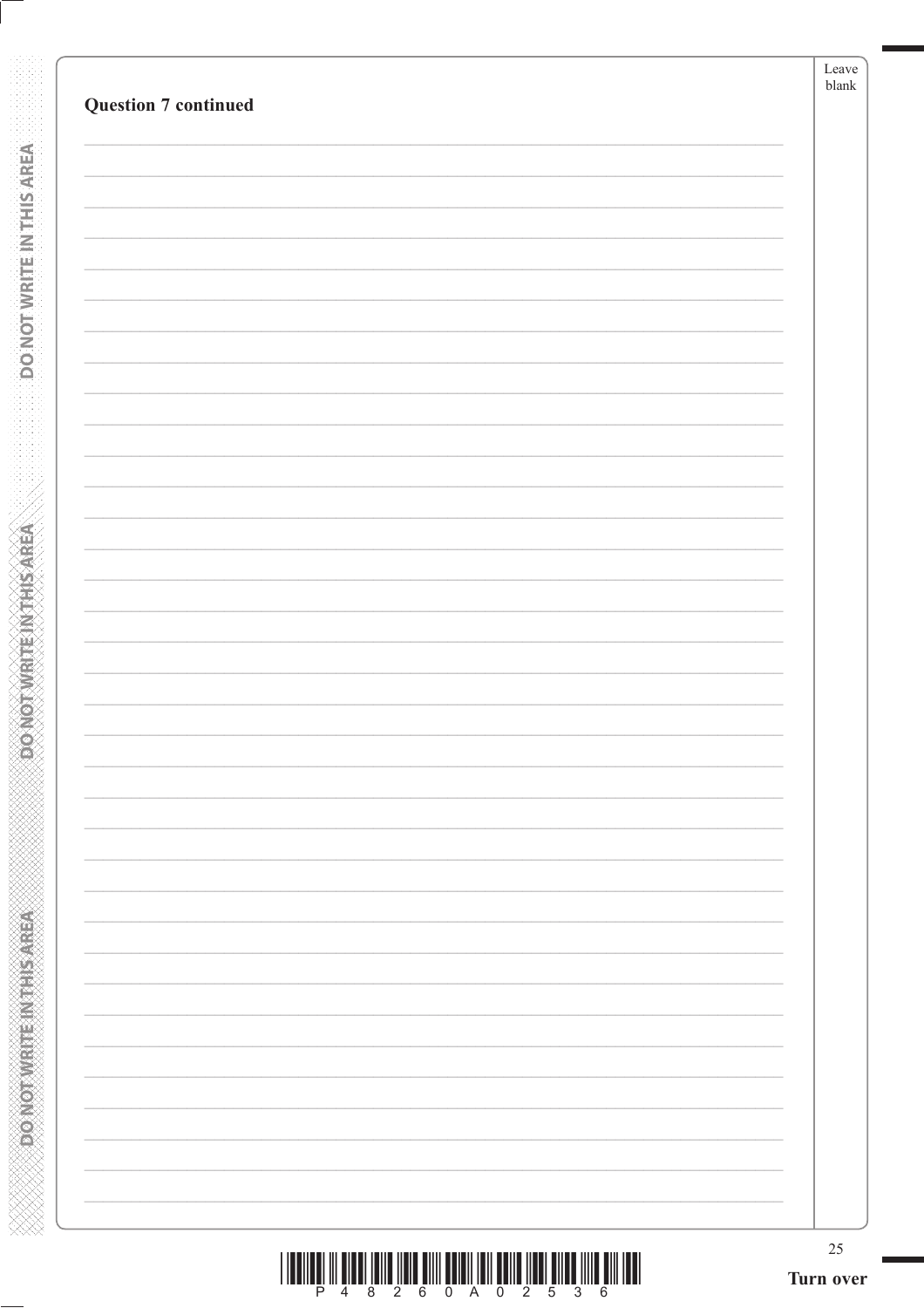| <b>Question 7 continued</b> | Leave<br>$\ensuremath{\mathit{blank}}$ |
|-----------------------------|----------------------------------------|
|                             |                                        |
|                             |                                        |
|                             |                                        |
|                             |                                        |
|                             |                                        |
|                             |                                        |
|                             |                                        |
|                             |                                        |
|                             |                                        |
|                             |                                        |
|                             |                                        |
|                             |                                        |
|                             |                                        |
|                             |                                        |
|                             |                                        |
|                             |                                        |
|                             |                                        |
|                             |                                        |
|                             |                                        |
|                             |                                        |
|                             |                                        |
|                             |                                        |
|                             |                                        |
|                             |                                        |
|                             |                                        |
|                             |                                        |
|                             |                                        |
|                             |                                        |
|                             |                                        |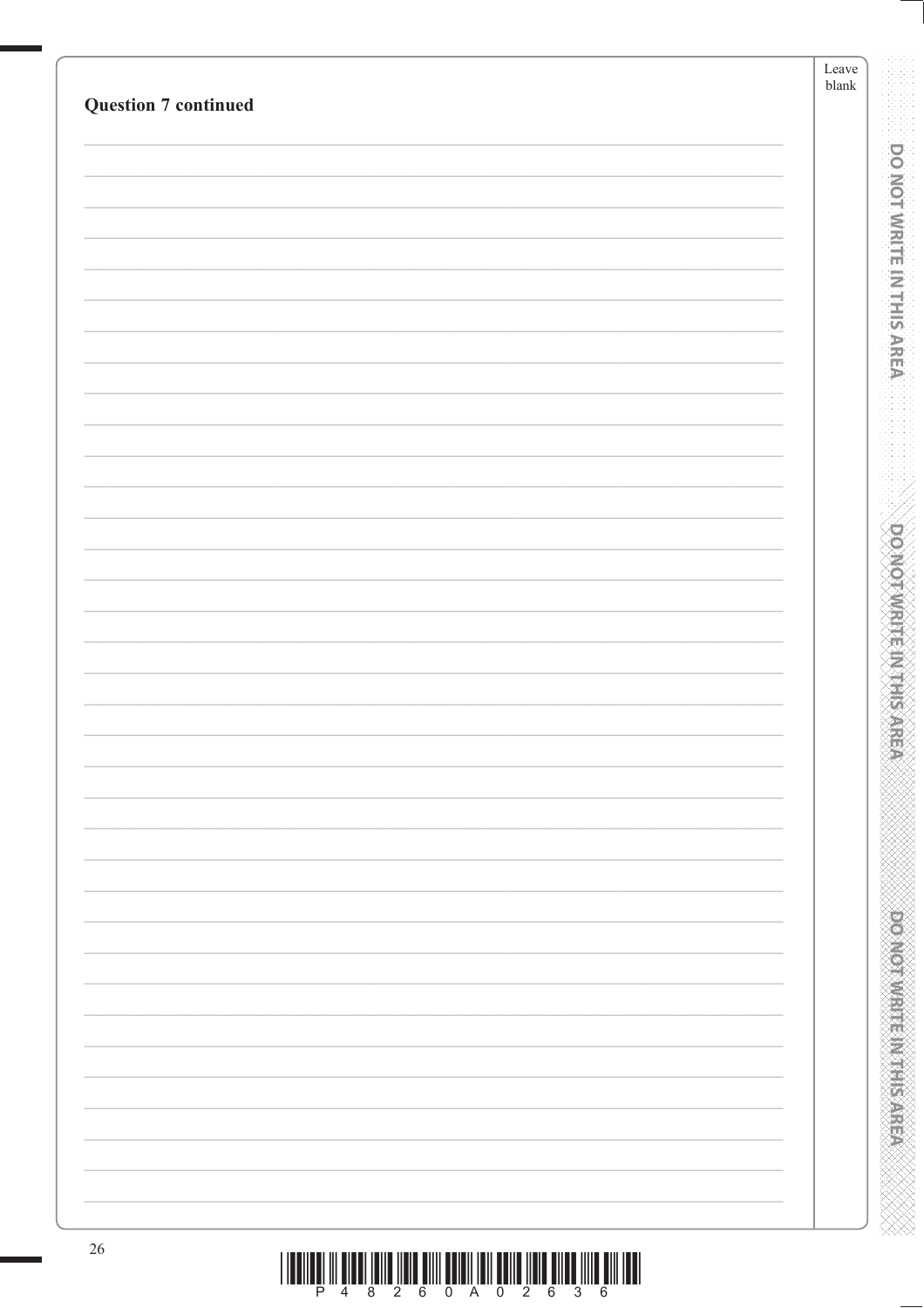| <b>Question 7 continued</b> |                 |
|-----------------------------|-----------------|
|                             |                 |
|                             |                 |
|                             |                 |
|                             |                 |
|                             |                 |
|                             |                 |
|                             |                 |
|                             |                 |
|                             |                 |
|                             |                 |
|                             |                 |
|                             |                 |
|                             |                 |
|                             |                 |
|                             |                 |
|                             |                 |
|                             |                 |
|                             |                 |
|                             |                 |
|                             |                 |
|                             | Q7              |
|                             | (Total 8 marks) |

**DONOTWRITE IN THIS AREA** 

**PONOTWRITEINTHISAREA**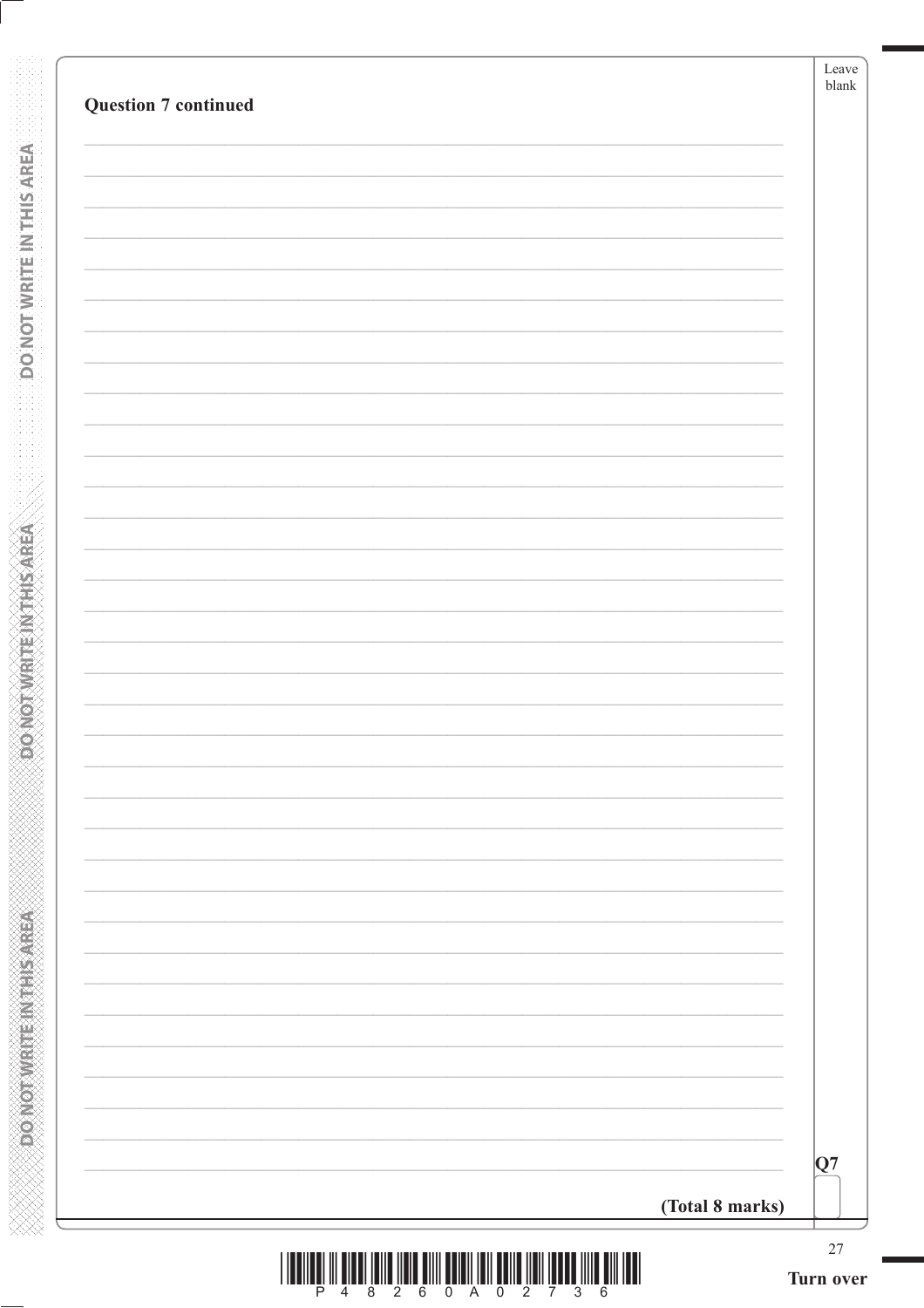Leave blank

DO NOT WRITE IN THIS AREA

**DOMOTWRITE(MTHISAREA** 

DOMOUNTHING HIS NEWS

The curve  $C$  has parametric equations 8.

 $x = \theta - \sin \theta$ ,  $y = 1 - \cos \theta$ ,  $0 \le \theta \le 2\pi$ 

The curve C is rotated through  $2\pi$  radians about the x-axis. The area of the curved surface generated is given by S.

(a) Show that

$$
S = 2\pi\sqrt{2}\int_0^{2\pi} (1 - \cos\theta)^{\frac{3}{2}} d\theta \tag{4}
$$

(b) Hence find the exact value of  $S$ .

 $(6)$ 

|  |  |  | <u>TENERI IN BILBI IBIN HITLE BIN BENEN HIT BIN HIT HET HIT BIN HET.</u> |  |  |  |
|--|--|--|--------------------------------------------------------------------------|--|--|--|
|  |  |  |                                                                          |  |  |  |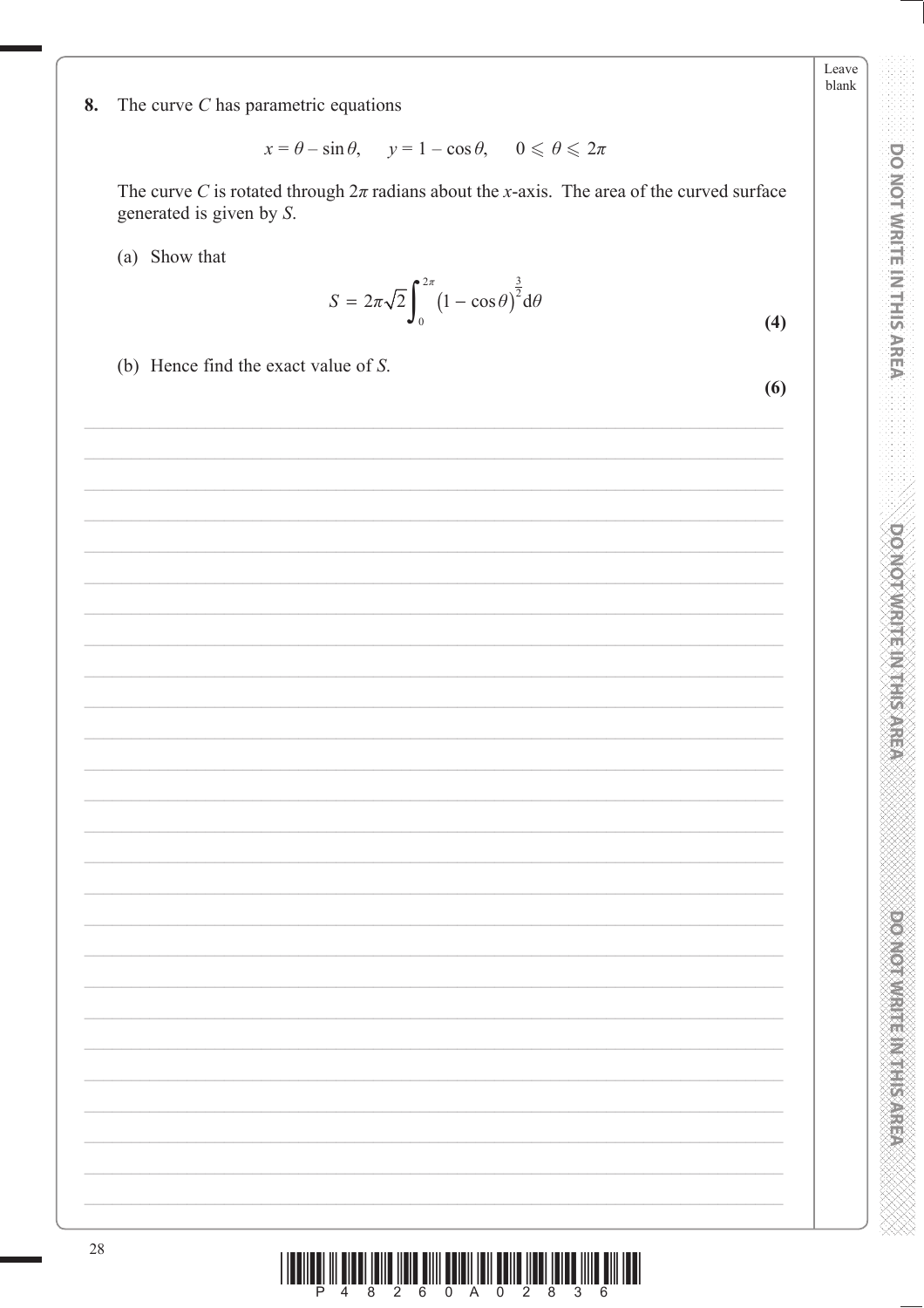| <b>Question 8 continued</b> |  |
|-----------------------------|--|
|                             |  |
|                             |  |
|                             |  |
|                             |  |
|                             |  |
|                             |  |
|                             |  |
|                             |  |
|                             |  |
|                             |  |
|                             |  |
|                             |  |
|                             |  |
|                             |  |
|                             |  |
|                             |  |
|                             |  |
|                             |  |
|                             |  |
|                             |  |
|                             |  |
|                             |  |
|                             |  |

**DONOTWRITE IN THIS AREA** 

**DONOTWRITEIN THIS AREA**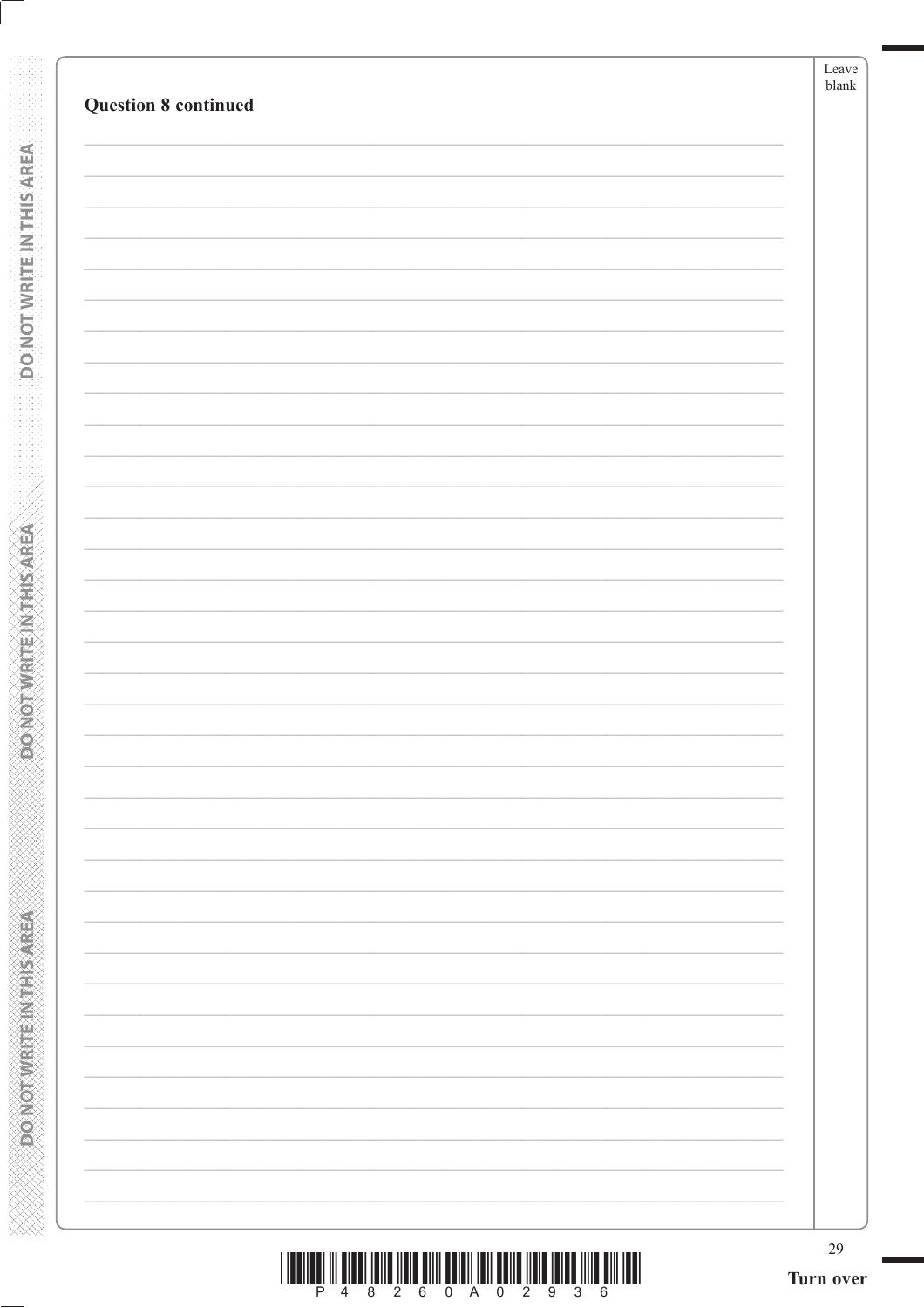| <b>Question 8 continued</b> | Leave<br>$\ensuremath{\mathit{blank}}$ |
|-----------------------------|----------------------------------------|
|                             |                                        |
|                             |                                        |
|                             |                                        |
|                             |                                        |
|                             |                                        |
|                             |                                        |
|                             |                                        |
|                             |                                        |
|                             |                                        |
|                             |                                        |
|                             |                                        |
|                             |                                        |
|                             |                                        |
|                             |                                        |
|                             |                                        |
|                             |                                        |
|                             |                                        |
|                             |                                        |
|                             |                                        |
|                             |                                        |
|                             |                                        |
|                             |                                        |
|                             |                                        |
|                             |                                        |
|                             |                                        |
|                             |                                        |
|                             |                                        |
|                             |                                        |
|                             |                                        |
|                             |                                        |
|                             |                                        |
|                             |                                        |
|                             |                                        |
|                             |                                        |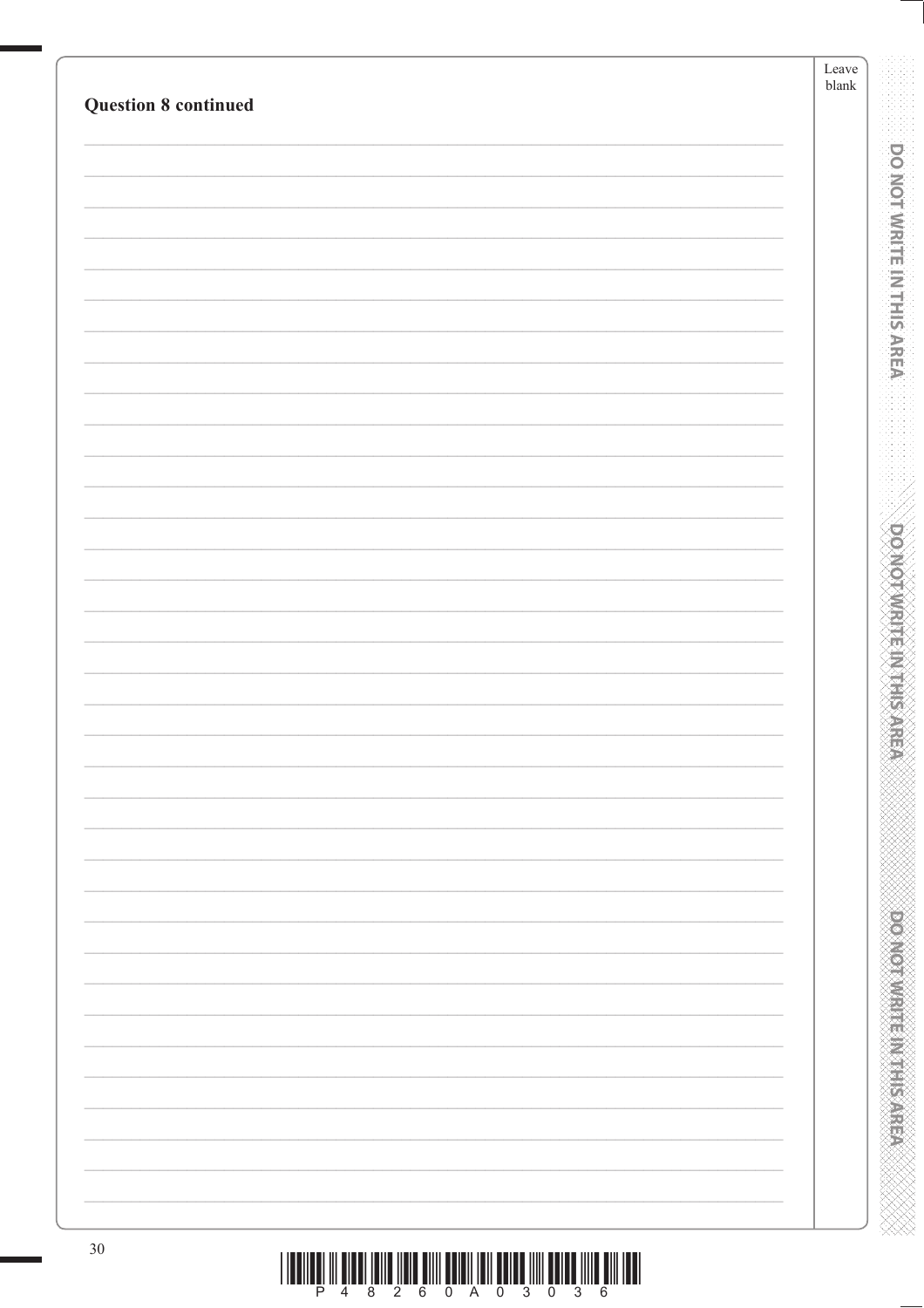|  | $\bf Q8$ |
|--|----------|

**DO NOT WRITE IN THIS AREA** 

**ASSESSMENT PRODUCT** 

| Turn over |  |
|-----------|--|
|           |  |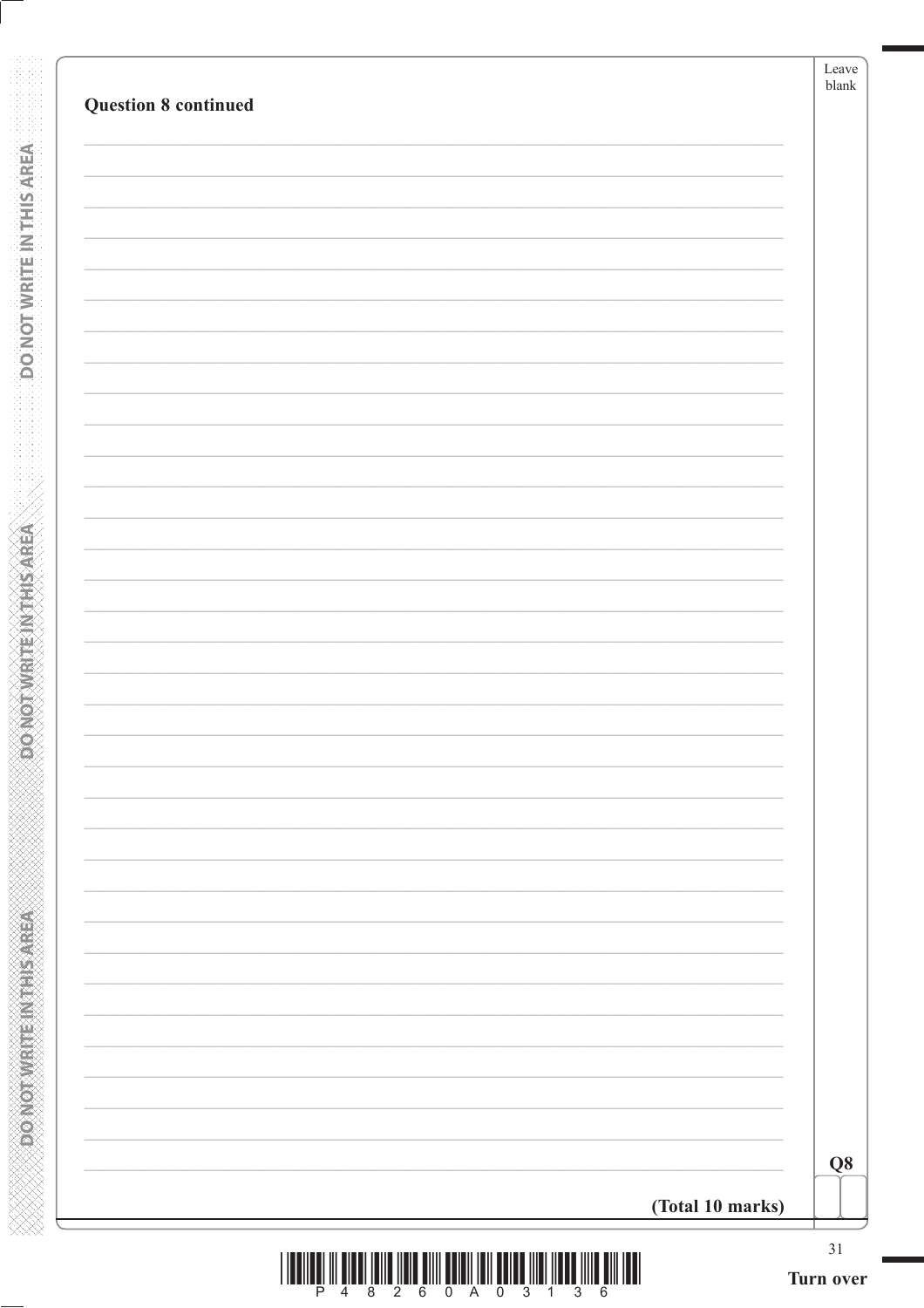|    |                                                                                                                                                   | Leave<br>blank |
|----|---------------------------------------------------------------------------------------------------------------------------------------------------|----------------|
| 9  | With respect to a fixed origin O, the points $A(-1, 5, 1)$ , $B(1, 0, 3)$ , $C(2, -1, 2)$ and $D(3, 6, -1)$<br>are the vertices of a tetrahedron. |                |
|    | (a) Find the volume of the tetrahedron $ABCD$ .<br>(4)                                                                                            |                |
|    | The plane $\Pi$ contains the points $A$ , $B$ and $C$ .                                                                                           |                |
|    | (b) Find a cartesian equation of $\Pi$ .<br>(4)                                                                                                   |                |
|    | The point $T$ lies on the plane $\Pi$ .                                                                                                           |                |
|    | The line $DT$ is perpendicular to $\Pi$ .                                                                                                         |                |
|    | (c) Find the exact coordinates of the point $T$ .<br>(4)                                                                                          |                |
|    |                                                                                                                                                   |                |
|    |                                                                                                                                                   |                |
|    |                                                                                                                                                   |                |
|    |                                                                                                                                                   |                |
|    |                                                                                                                                                   |                |
|    |                                                                                                                                                   |                |
|    |                                                                                                                                                   |                |
|    |                                                                                                                                                   |                |
|    |                                                                                                                                                   |                |
|    |                                                                                                                                                   |                |
|    |                                                                                                                                                   |                |
|    |                                                                                                                                                   |                |
|    |                                                                                                                                                   |                |
|    |                                                                                                                                                   |                |
|    |                                                                                                                                                   |                |
|    |                                                                                                                                                   |                |
| 32 | <u> 1 IEEINEEL III BIBBI IBIIB IIBIB BIIII BBIBII IBII BBIBB IIIIB IIBBB IIIIB BIII IBBI</u>                                                      |                |

**DOMOTAMENT INTERNET** 

**DOOMRITE IN THIS AREA** 

XXXXX

 $\frac{1}{2}$   $\frac{1}{3}$   $\frac{1}{6}$   $\frac{1}{4}$   $\frac{1}{6}$   $\frac{1}{8}$   $\frac{1}{2}$   $\frac{1}{6}$   $\frac{1}{6}$   $\frac{1}{10}$   $\frac{1}{2}$   $\frac{1}{10}$   $\frac{1}{2}$   $\frac{1}{10}$   $\frac{1}{2}$   $\frac{1}{10}$   $\frac{1}{2}$   $\frac{1}{6}$   $\frac{1}{10}$   $\frac{1}{10}$   $\frac{1}{10}$   $\frac{$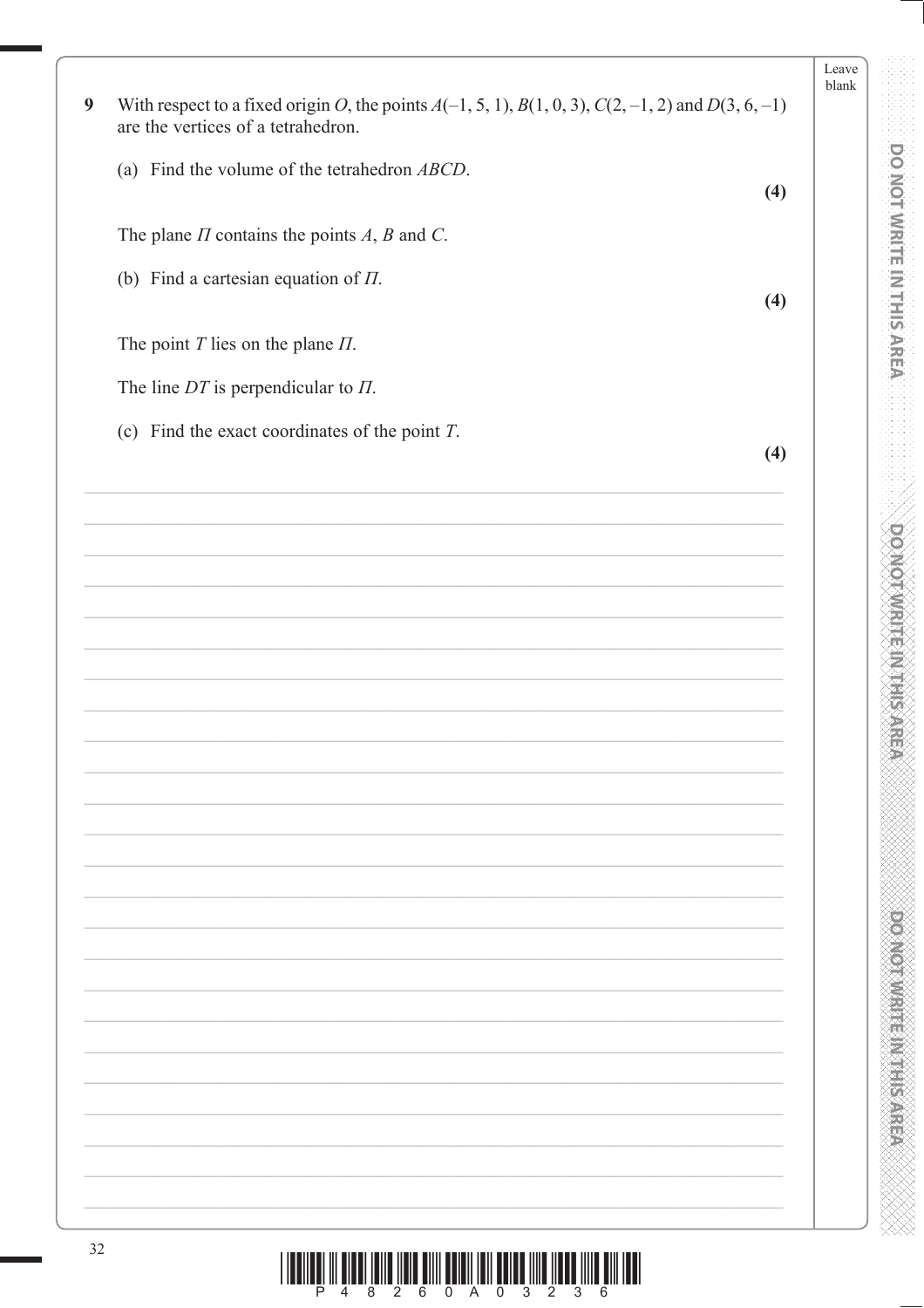| 33<br>Turn over |
|-----------------|
|                 |
|                 |
|                 |
|                 |
|                 |
|                 |
|                 |
|                 |
|                 |
|                 |
|                 |
|                 |
|                 |
|                 |
|                 |
|                 |
|                 |
|                 |
|                 |
|                 |
|                 |
|                 |
|                 |
|                 |
|                 |
|                 |
|                 |
|                 |
|                 |
|                 |
|                 |
|                 |
|                 |
|                 |
|                 |
|                 |

**DONOT WRITE IN THIS AREA** 

**ASSASSMENT PROVIDED** 

|  |  |  | 4 8 2 6 0 A 0 | 3336 |  |  |
|--|--|--|---------------|------|--|--|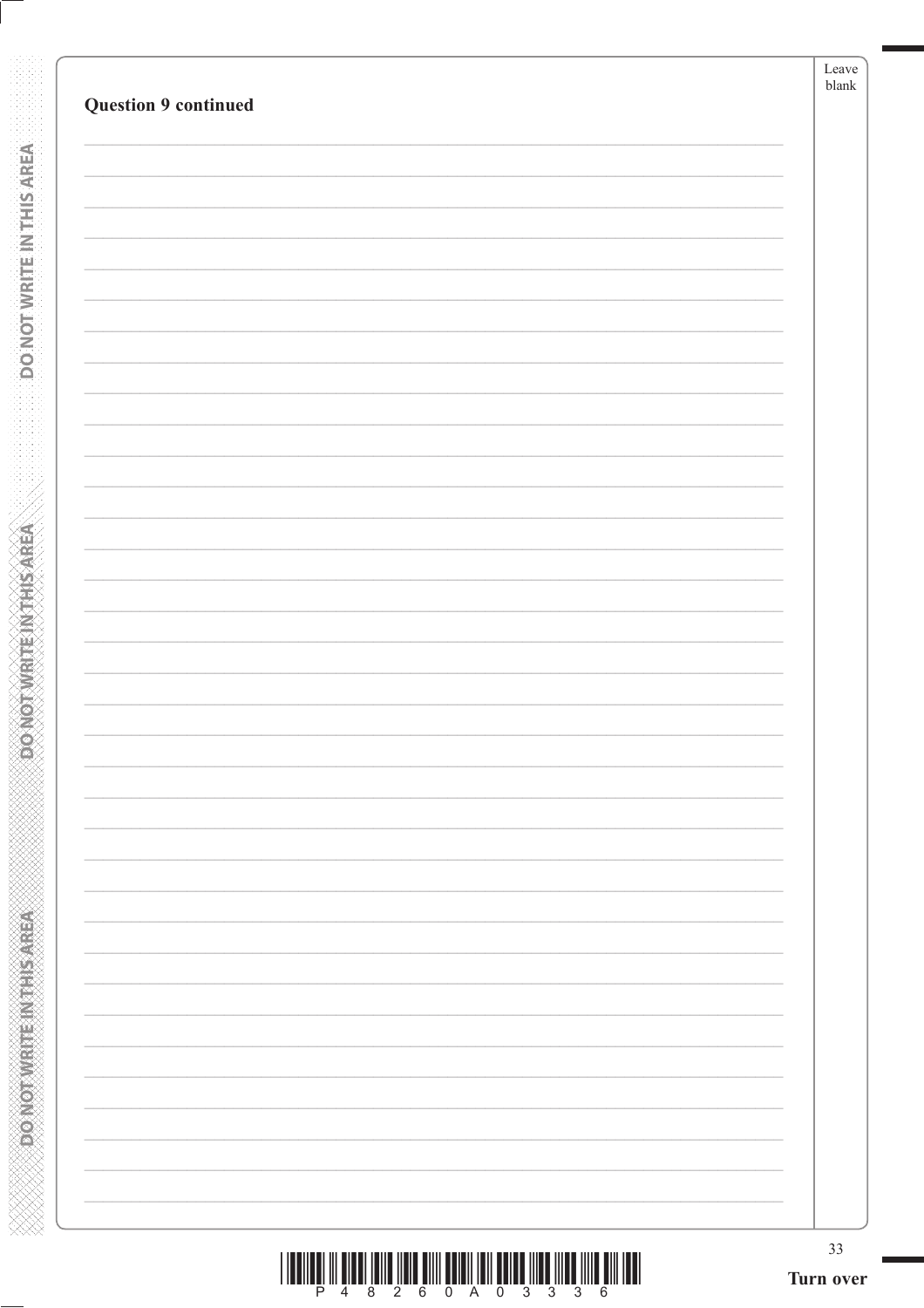| <b>Question 9 continued</b> | $\ensuremath{\mathit{blank}}$ |
|-----------------------------|-------------------------------|
|                             |                               |
|                             |                               |
|                             |                               |
|                             |                               |
|                             |                               |
|                             |                               |
|                             |                               |
|                             |                               |
|                             |                               |
|                             |                               |
|                             |                               |
|                             |                               |
|                             |                               |
|                             |                               |
|                             |                               |
|                             |                               |
|                             |                               |
|                             |                               |
|                             |                               |
|                             |                               |
|                             |                               |
|                             |                               |
|                             |                               |
|                             |                               |
|                             |                               |
|                             |                               |
|                             |                               |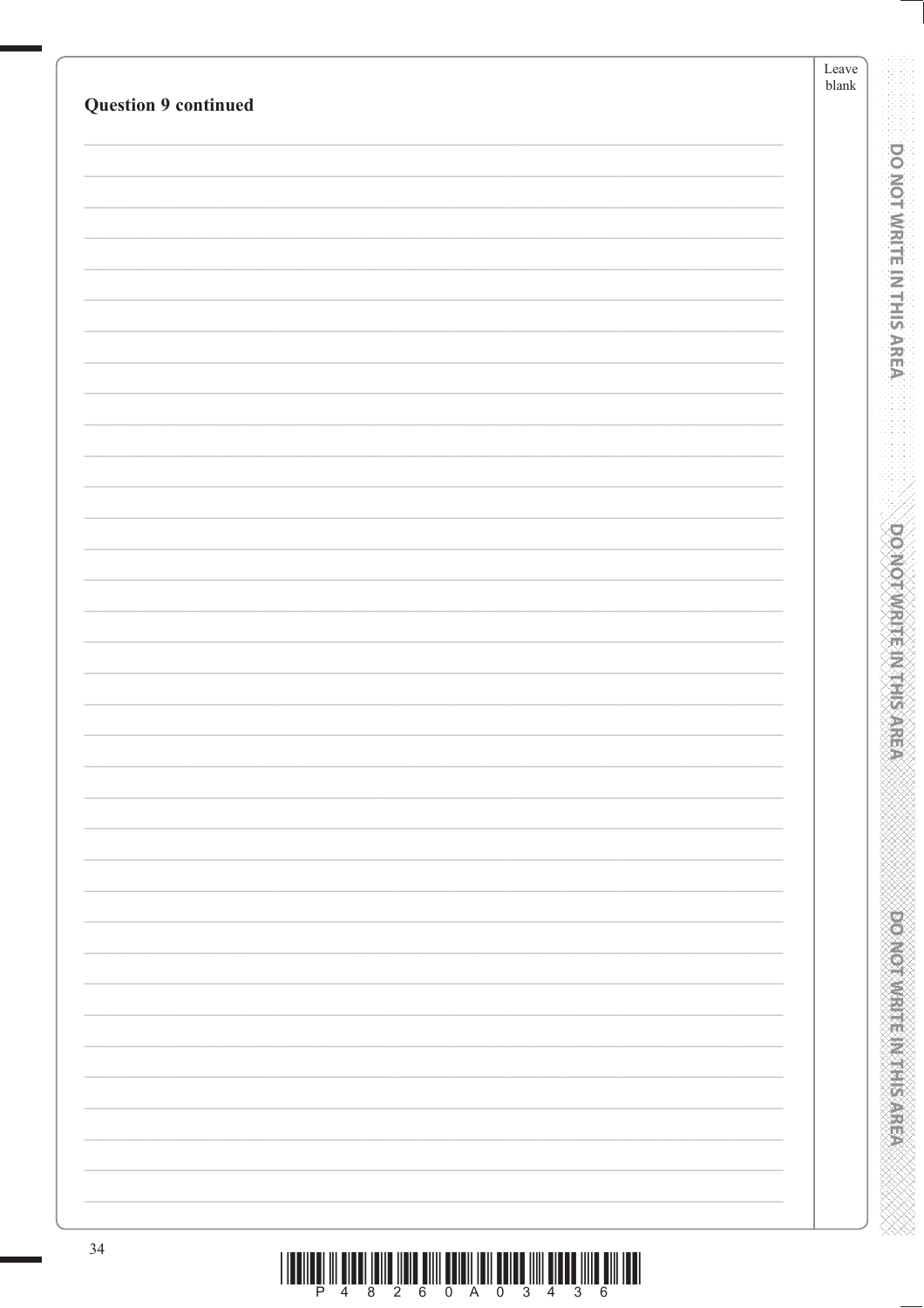| <b>Question 9 continued</b> | $b$ lank |
|-----------------------------|----------|
|                             |          |
|                             |          |
|                             |          |
|                             |          |
|                             |          |
|                             |          |
|                             |          |
|                             |          |
|                             |          |
|                             |          |
|                             |          |
|                             |          |
|                             |          |
|                             |          |
|                             |          |
|                             |          |
|                             |          |
|                             |          |
|                             |          |
|                             |          |
|                             |          |
|                             |          |
|                             |          |
|                             |          |
|                             |          |
|                             |          |
|                             |          |
|                             |          |
|                             |          |
|                             |          |
|                             |          |

**DONOTWEITENVTHSAREA** 

**RESISTED MARKED** 

| <u> I TERRIT IN DIE BEGINNER DER EIN DIE BEGINNER DER EIN DIE BEGINNER DER EIN DIE BEGINNER DER EIN DIE BEGINNER </u> |  |  |  |  |  |  |
|-----------------------------------------------------------------------------------------------------------------------|--|--|--|--|--|--|
|                                                                                                                       |  |  |  |  |  |  |